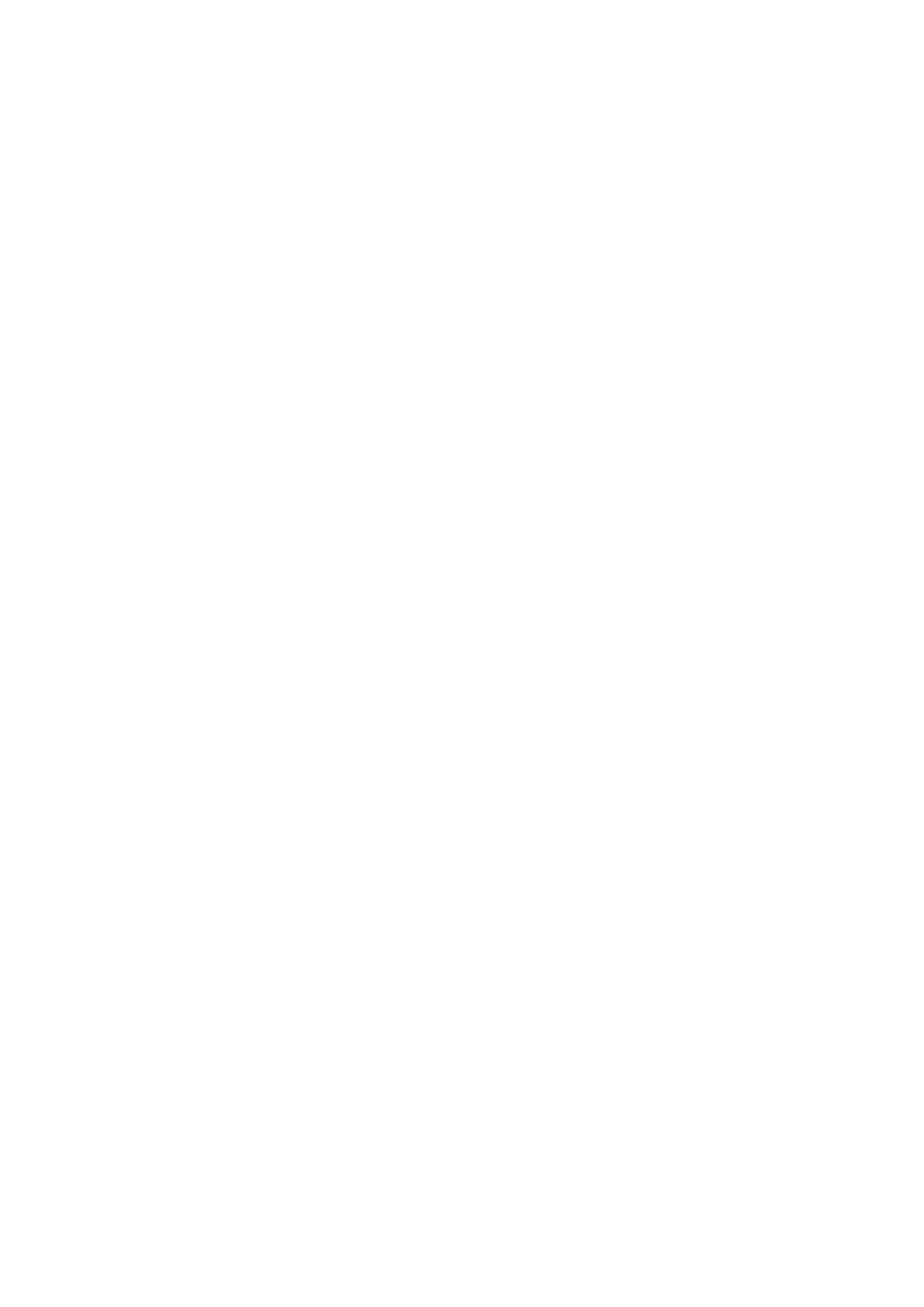| PACK CONTENTS / PACKUNGSINHALT     |                            |                                     |                |  |
|------------------------------------|----------------------------|-------------------------------------|----------------|--|
| Reference number<br>Referenznummer | Part number<br>Teilenummer | Item image<br>Artikelbild           | 5100           |  |
|                                    | 5100RE010                  |                                     | 1              |  |
| $\overline{2}$                     | 5100RE011                  |                                     | ı              |  |
| $\left 3\right\rangle$             | 5100RE020                  | $\overline{\mathbf{C}}$<br><u>ে</u> | $\overline{2}$ |  |
|                                    | 5100RE300                  |                                     | 1              |  |
| 6                                  | 5100RE301                  |                                     | ı              |  |
| $\overline{6}$                     | 5100RE400                  |                                     | $\mathbf{I}$   |  |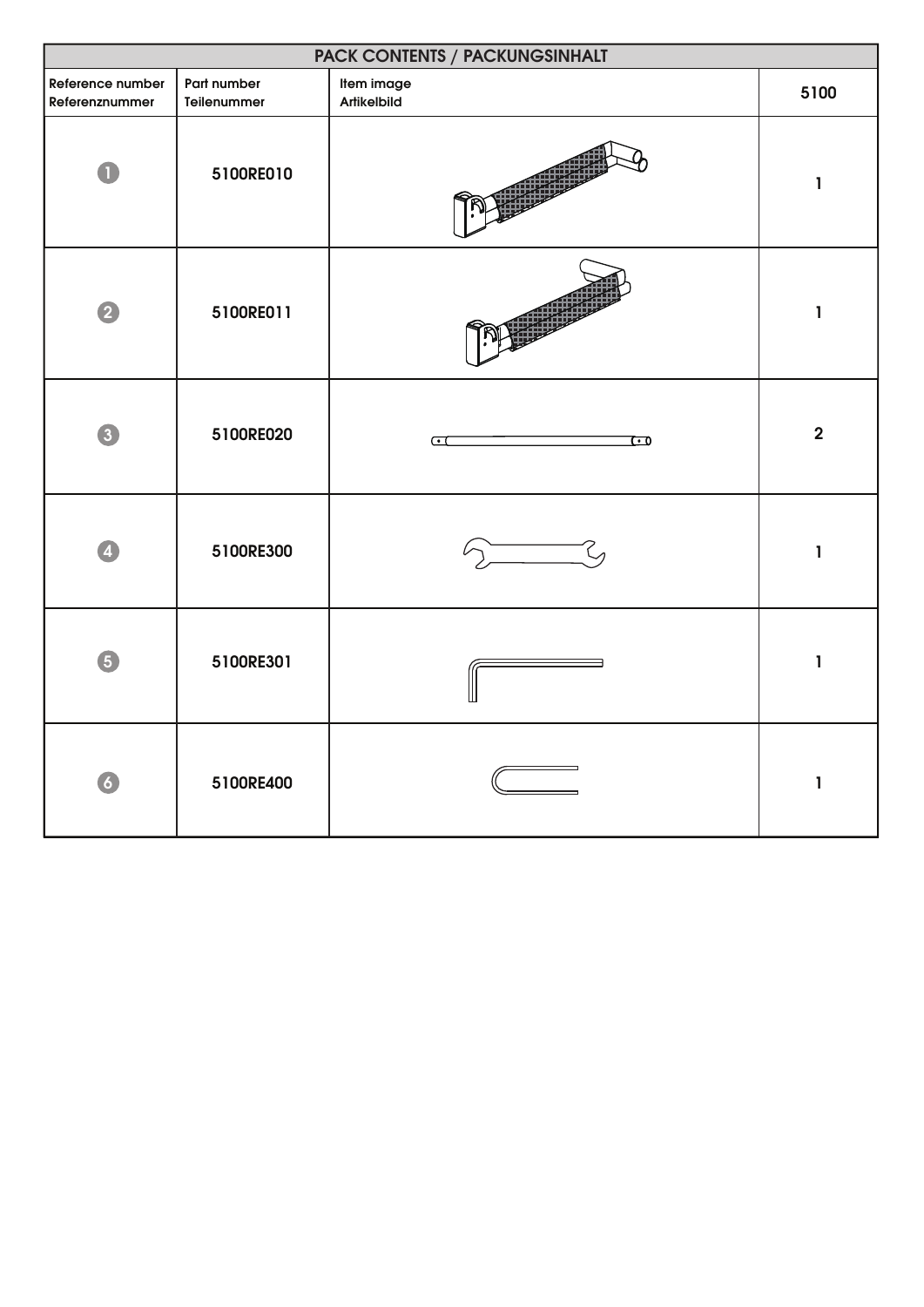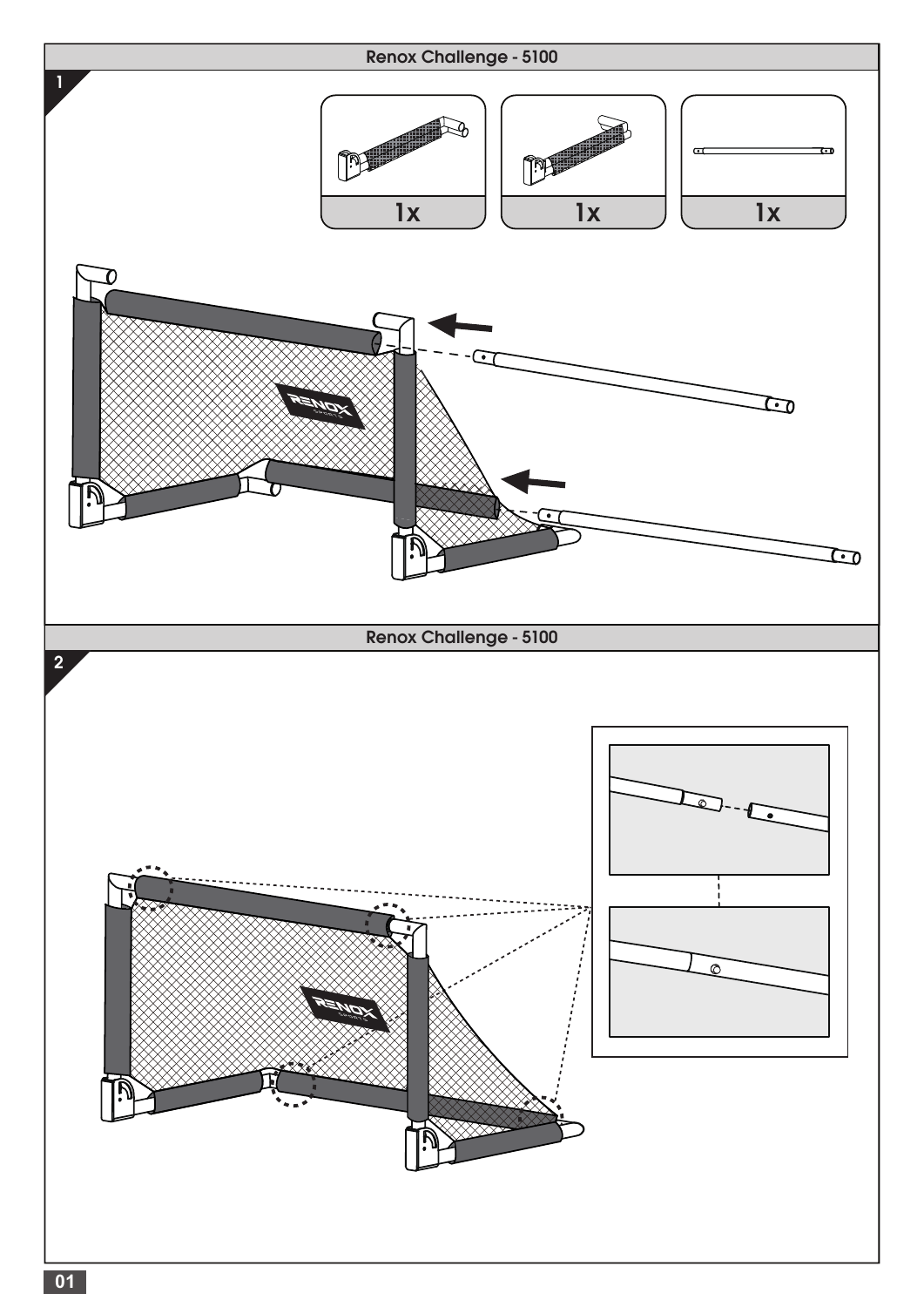

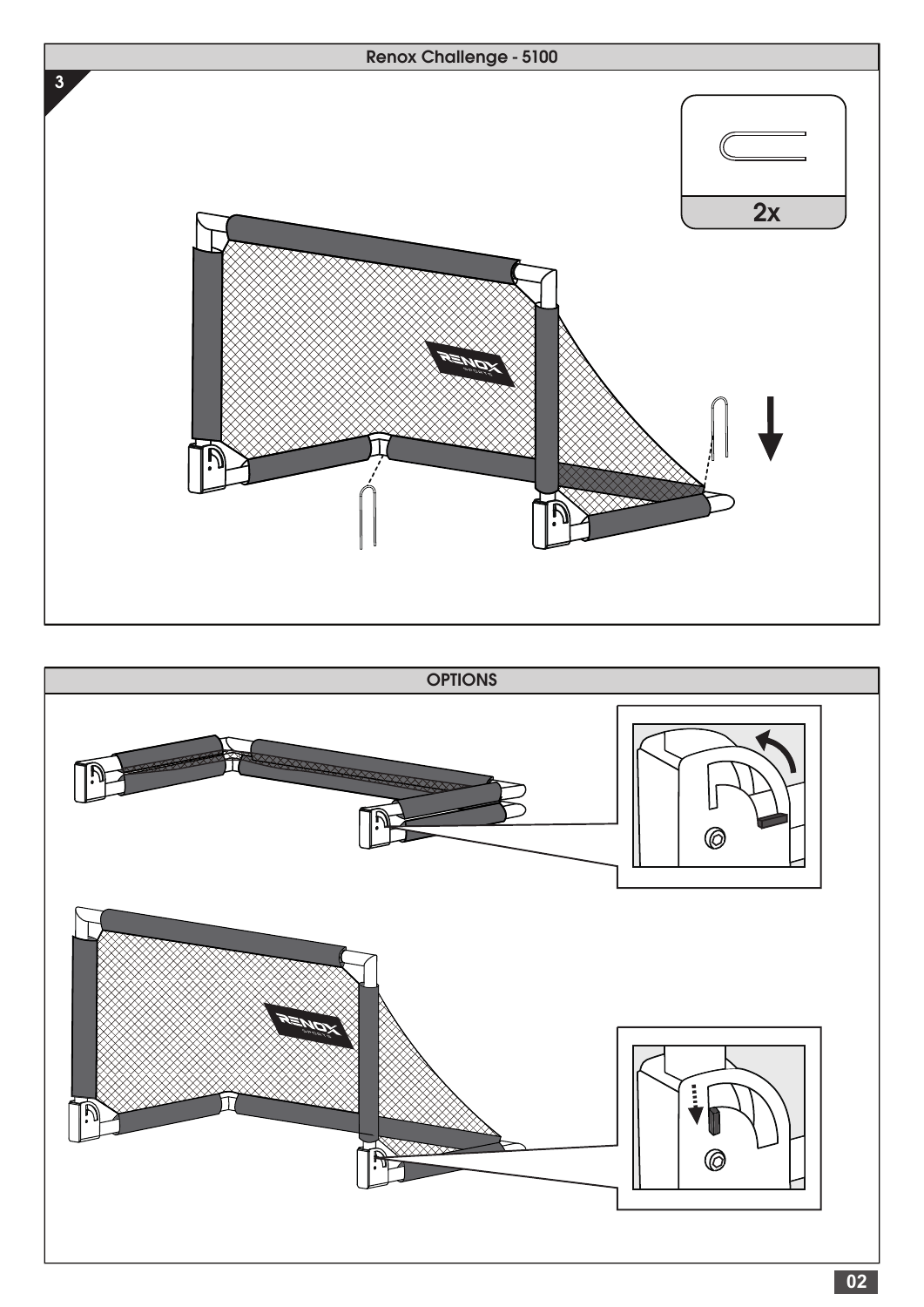

| <b>GB</b>       | <b>User manual</b>        | 04 |
|-----------------|---------------------------|----|
| (NL)            | Gebruikshandleiding       | 06 |
|                 | Gebrauchsanweisung        | 08 |
| (FR)            | <b>Manuel utilisateur</b> | 10 |
| (ES)            | <b>Manual de usuario</b>  | 12 |
|                 | <b>Brugermanual</b>       | 14 |
| F <sub>1</sub>  | Käyttöohje                | 16 |
| $\mathsf{SE}()$ | <b>Bruksanvisning</b>     | 18 |
|                 | <b>Brukerhåndbok</b>      | 20 |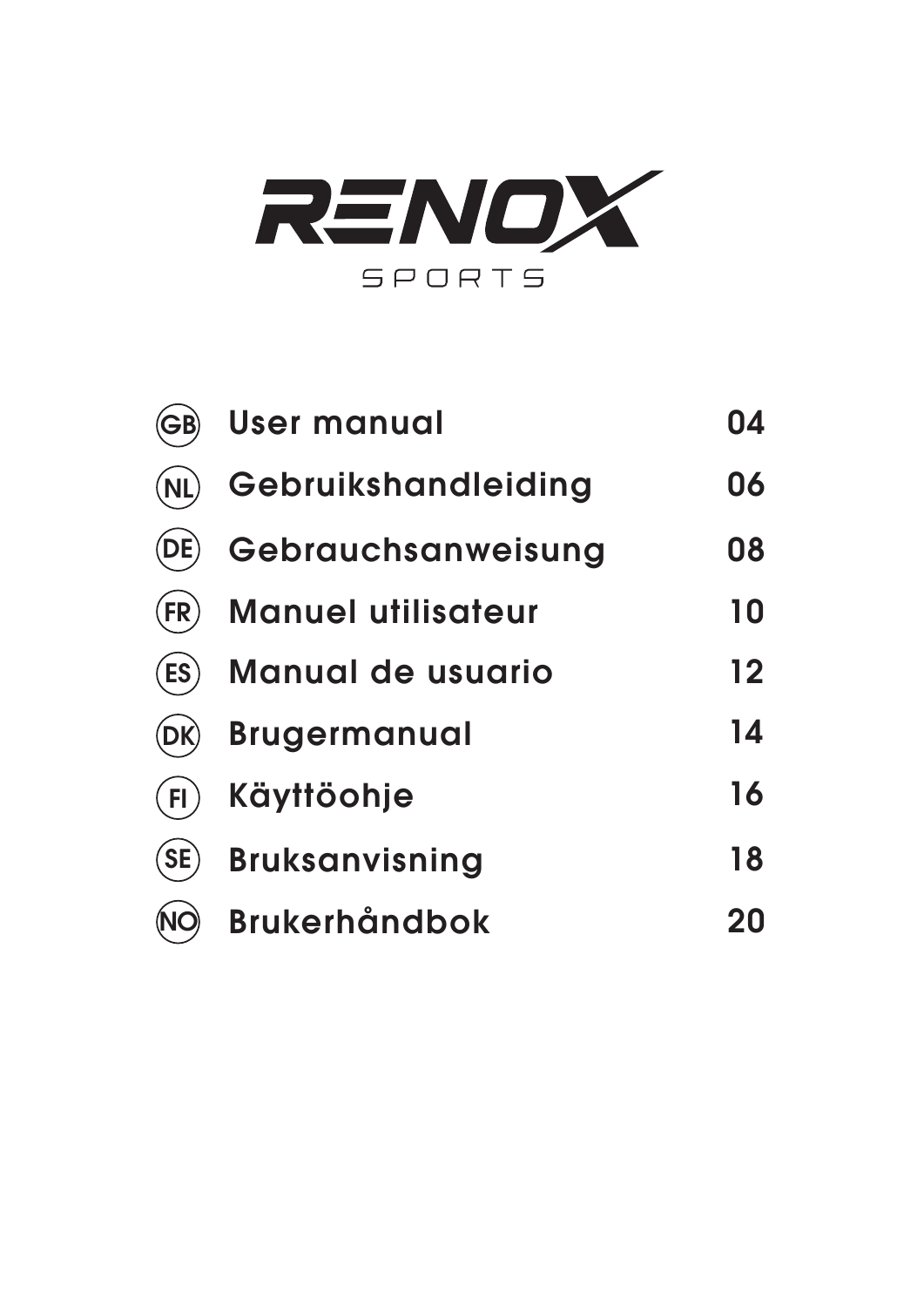## INTRODUCTION

Before you start to use the soccer goal, be sure to carefully read all the information provided to you in this manual. Just like any other type of physical recreational activity, participants can be injured. To reduce the risk of injury, be sure to follow appropriate safety rules and tips.

## WARNINGS AND SAFETY INSTRUCTIONS

- WARNING! Read instructions before using the soccer goal.
- WARNING! The soccergoal shall be assembled by an adult in accordance with the assembly instructions and thereafter checked before the first use.
- WARNING! Adult supervision is required at all times.
- WARNING! Not suitable for children under 36 months. Choking hazard. Small parts.
- Wear clothing free of drawstrings, hooks, loops or anything that could get caught in
- Retain the maintenance instruction manual.
- Inspect before each use and replace any worn, defective or missing parts.
- Do not climb, hang or swing on the net or goal framework, this can cause serious injuries!
- Ensure the anchors and ground pegs are securing the soccer goal in the ground and are firmly attached in the ground.
- Do not affix additions/appendages to parts of a goal frame that could affect the essential safety of the goal;
- To reduce risk of entanglement, keep small children away from soccer goal area at all times.
- This goal is intended to be used for soccer only and no other purpose (i.e. Rugby, Gaelic Footbal games or footbal should be made as appropriate);
- Ensure that this goal is secured at all times by means of the appropriate anchoring system for its intended use and when not in use (storage);
- Secure and fully tighten all fittings and fastenings before each use;
- Ensure that this goal is secured at all times by means of the appropriate anchoring system for its intended use and when not in use (storage);
- Do not affix additions/appendages to parts of a goal frame that could affect the essential safety of the goal;
- Only for domestic use.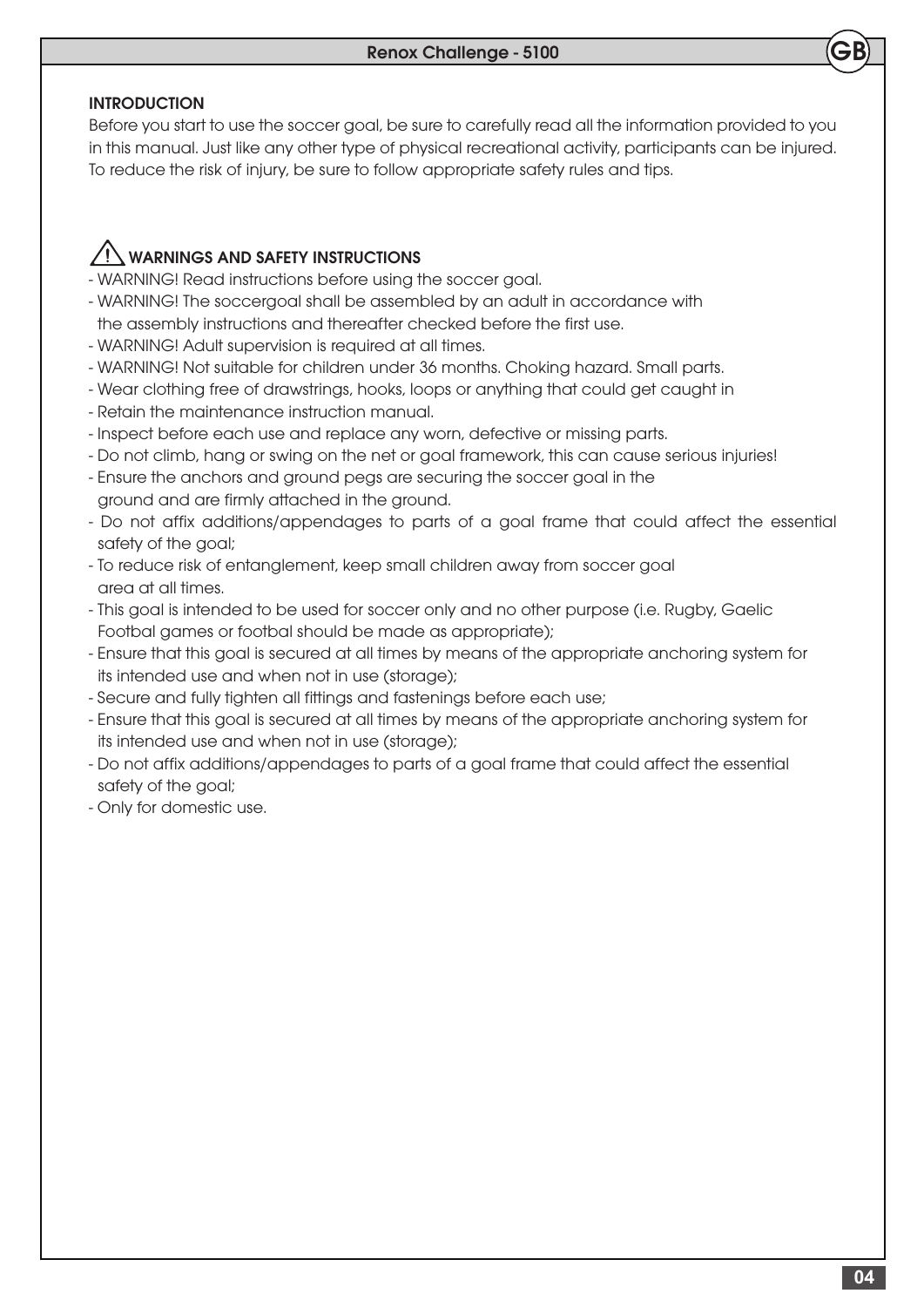### INSTRUCTIONS FOR ASSEMBLY

GB

Ensure all necessary steps are carefully followed to assemble the soccer goal, as explained in the graphical instructions on page 2-3. Once assembled the soccer goal, please ensure the anchors and ground pegs are securing the soccer goal in the ground. The pegs should be completely anchored and must be firmly attached into the ground. If the ground is too hard, the goal must be saved with appropriate measures to prevent against overturning in order to prevent risk of injuries.

- Ensure the soccer goal is placed on a level surface.
- Sufficient overhead clearance and a clearance of at least 3 meter around the perimeter of the soccer goal is recommended. Please ensure that there are no hazardous objects near the soccer goal such as tree limbs, other recreational objects (i.e. swing sets, swimming pools), electrical power wiring, walls, fences, etc.
- For moving the soccer goal, use adequate manpower (no less than two people).
- Secure the soccer goal to prevent for unauthorized and unsupervised use.

#### CARE, MAINTENANCE AND STORAGE

This soccer goal was designed and manufactured with quality materials and craftsmanship. If proper care and maintenance is provided, it will provide for years of exercise, fun, and enjoyment as well as reduce the risk of injury. Use a dry or damp cloth only to clean the product; do not spray the device with cleansing agents, and do especially take care that any contact with acidic liquids is avoided.

Always inspect the soccer goal before each use for worn, abused or missing parts. A number of conditions could arise that may increase your chances of getting injured. Do not make any structural changes! If parts become damaged or if sharp edges or corners should develop, the product may not be used any more. Always inspect the soccer goal before each use and replace any worn, defective, loose or missing parts. Properly store when not in use or during off-season. In heavy rain, wind or storm conditions, disassemble and store the soccer goal accordingly.

Please be aware of:

- Check all nuts, spring buttons and bolts for tightness and tighten when required.
- Check all coverings and sharp edges and replace when required.
- Check for bent or broken frame parts.
- Check all coverings and sharp edges and replace when required
- Defective parts have been replaced by original Renox Sports spare parts.

#### WARRANTY

For warranty information please check our website; www.renoxsports.com. Warranty can be claimed by presenting the original invoice. The warranty applies only to the material and constructions defects with respect to the product or its components. The warranty lapses if:

- The product is used incorrect or negligent or in an inappropriate way.
- The product is not installed according to the instructions / maintenance.
- Defects caused by external influences (e.g. climate influences such as normal weathering by UV rays or normal wear and tear).
- Changes or modifications to the soccer goal are not permitted.
- The product is used for public or the recreational market.
- Defective parts have been replaced by not original Renox Sports spare parts.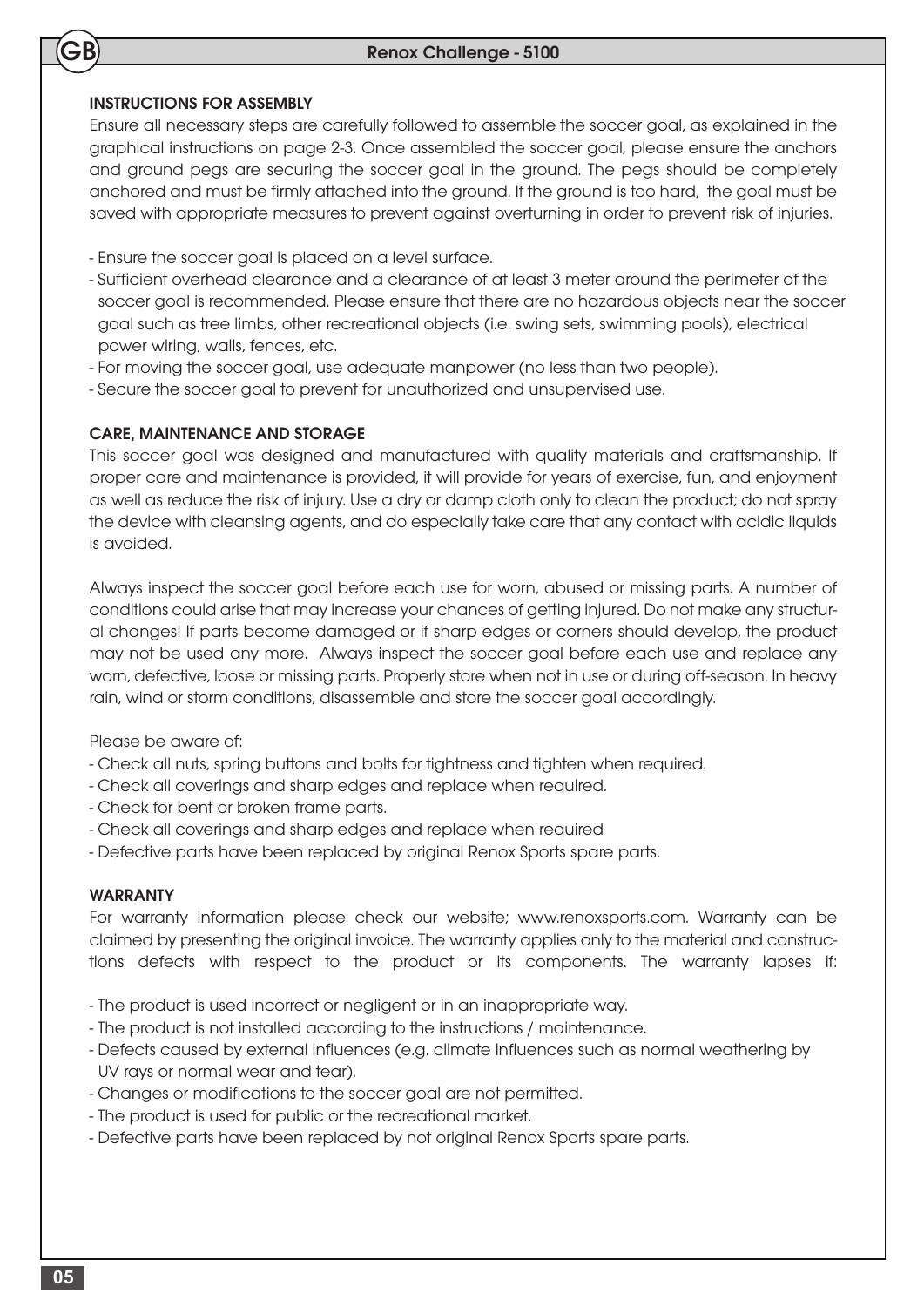#### INLEIDING

Lees eerst aandachtig alle informatie in deze handleiding door, voordat u het voetbaldoel gaat gebruiken. Zoals bij elke recreatieve lichamelijke activiteit, kunnen deelnemers gewond raken. Zorg dat u de van toepassing zijnde veiligheidsvoorschriften en tips opvolgt om de kans op letsel te beperken.

## WAARSCHUWINGEN EN VEILIGHEIDSINSTRUCTIES

- WAARSCHUWING! Lees de instructies voordat u het voetbaldoel gaat gebruiken.
- WAARSCHUWING! Het voetbaldoel moet door een volwassene worden gemonteerd overeenkomstig de montagehandleiding en daarna worden gecontroleerd voor het eerste gebruik.
- WAARSCHUWING! Bij gebruik dient er altijd ouderlijk toezicht te zijn.
- WAARSCHUWING! Niet geschikt voor kinderen jonger dan 36 maanden. Verstikkingsgevaar. Kleine onderdelen.
- Draag kleding zonder trekkoorden, haakjes, lusjes of andere onderdelen die verstrikt kunnen raken in het net van het voetbaldoel.
- Bewaar de handleiding met onderhoudsinstructies.
- Inspecteer het voetbaldoel voor elk gebruik en vervang versleten, kapotte of ontbrekende onderdelen.
- Klim niet op het net of het doelframe, en ga er ook niet aan hangen of zwaaien, dit kan ernstig letsel veroorzaken!
- Zorg ervoor dat de ankers en grondharingen het voetbaldoel in de grond vastzetten en stevig in de grond bevestigd zijn.
- Breng geen toevoegingen/aanhangsels aan gedeeltes van het doelframe aan die gevolgen kunnen hebben voor de veiligheid van het doel.
- Houd kleine kinderen altijd uit de buurt van het voetbaldoel om de kans op verstrikking te beperken.
- Dit doel is uitsluitend bedoeld voor voetbal en niet voor andere balsporten (zoals bijv. rugby).
- Zorg ervoor dat het doel tijdens het bedoelde gebruik en wanneer het niet in gebruik is (opslag) altijd goed en met het juiste verankeringssysteem wordt vastgezet.
- Zet voor elk gebruik alle aansluitstukken en bevestigingen stevig vast.
- Zorg ervoor dat het doel tijdens het bedoelde gebruik en wanneer het niet in gebruik is (opslag) altijd goed en met het juiste verankeringssysteem wordt vastgezet.
- Breng geen toevoegingen/aanhangsels aan gedeeltes van het doelframe aan die gevolgen kunnen hebben voor de veiligheid van het doel.
- Uitsluitend voor huishoudelijk gebruik.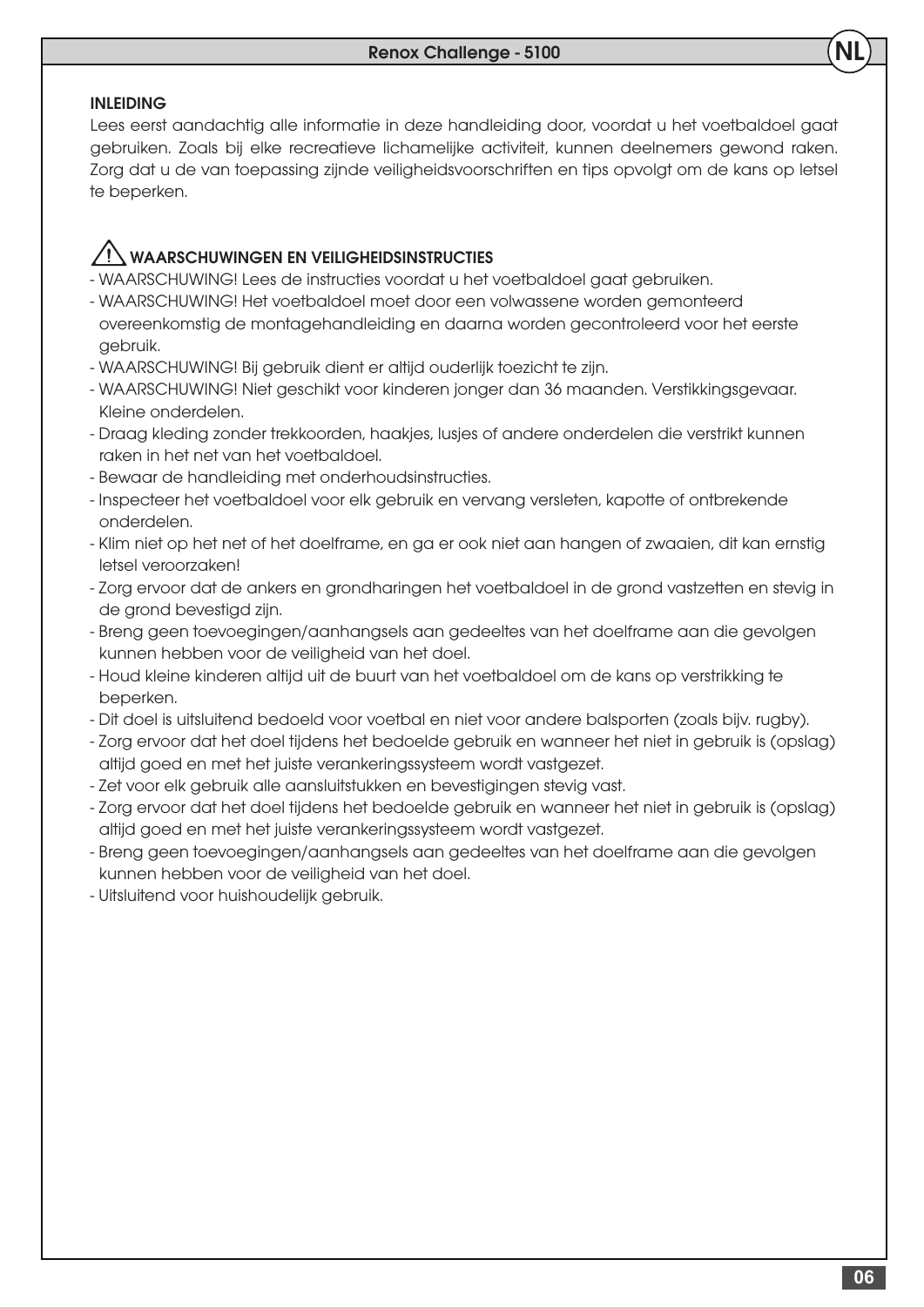## MONTAGE-INSTRUCTIES

NL

Zorg ervoor dat alle nodige stappen voor het monteren van het voetbaldoel nauwkeurig worden gevolgd, zoals uitgelegd in de grafische instructies op bladzijde 2 en 3. Zorg na montage van het voetbaldoel dat de ankers en grondharingen het voetbaldoel stevig in de grond vastzetten. De grondharingen moeten volledig verankerd zijn en moeten stevig in de grond bevestigd zijn. Als de grond te hard is, moet het doel met passende maatregelen worden vastgezet om te voorkomen dat het gaat kantelen en er kans op letsel ontstaat.

- Zorg dat het voetbaldoel op een vlak oppervlak wordt geplaatst.
- Aanbevolen wordt om voldoende ruimte vrij te laten boven het doel en om minimaal 3 meter rondom de randen van het voetbaldoel vrij te laten. Zorg ervoor dat er zich geen gevaarlijke objecten in de buurt van het voetbaldoel bevinden, zoals onder andere boomtakken, andere recreatieve objecten (zoals schommels, zwembaden), elektrische bedrading, muren, hekken enz.
- Zorg bij het verplaatsen van het voetbaldoel voor voldoende mankracht (minimaal twee personen).
- Zorg ervoor dat het voetbaldoel zonder toestemming of toezicht niet kan worden gebruikt.

## BEHANDELING, ONDERHOUD EN OPSLAG

Het voetbaldoel is ontworpen en vervaardigd met kwalitatief hoogwaardige materialen en vakmanschap. Wanneer het doel met de nodige zorg wordt behandeld en onderhouden, heeft u er jarenlang plezier van en beperkt u de kans op letsel. Gebruik alleen een droge of vochtige doek om het product schoon te maken; spuit er geen reinigingsmiddelen op en zorg er vooral voor dat contact met zure vloeistoffen wordt vermeden.

Inspecteer het voetbaldoel altijd voor elk gebruik op versleten, kapotte of ontbrekende onderdelen. Er kunnen zich een aantal omstandigheden voordoen die de kans op letsel kunnen vergroten. Breng geen structurele veranderingen aan! Als onderdelen beschadigd raken of als er scherpe randen of hoeken ontstaan, dan mag het product niet meer worden gebruikt. Inspecteer het voetbaldoel altijd voor elk gebruik en vervang versleten, kapotte, loszittende of ontbrekende onderdelen. Berg het doel goed op als het niet wordt gebruikt of als het buiten het seizoen is. Haal bij zware regen, harde wind of storm het voetbaldoel uit elkaar en sla het op.

## Let op:

- Controleer of alle moeren, veerknoppen en bouten goed vastzitten en draai ze indien nodig vaster aan.
- Controleer alle bekledingsmaterialen en scherpe randen en vervang deze indien nodig.
- Contoleer op verbogen of gebroken frameonderdelen.
- Controleer alle bekledingsmaterialen en scherpe randen en vervang deze indien nodig.
- Kapotte onderdelen moeten vervangen worden door originele onderdelen van Renox Sports.

## **GARANTIE**

Ga voor de garantievoorwaarden naar onze website: www.renoxsports.com. Er kan aanspraak worden gemaakt op de garantie door het overleggen van de originele aankoopnota. De garantie geldt uitsluitend voor materiaal- en constructiefouten ten aanzien van het product, of onderdelen daarvan. De garantie vervalt als:

- het product op een verkeerde, nalatige of ongepaste manier wordt gebruikt;
- het product niet volgens de instructies is gemonteerd of niet correct is onderhouden;
- defecten worden veroorzaakt door invloeden van buitenaf (bijv. weersinvloeden zoals normale verwering door uv-stralen of normale slijtage);
- er veranderingen of aanpassingen aan het voetbaldoel zijn gedaan (deze zijn niet toegestaan);
- het product voor de openbare of recreatieve markt wordt gebruikt;
- kapotte onderdelen door niet-originele Renox Sports-onderdelen zijn vervangen.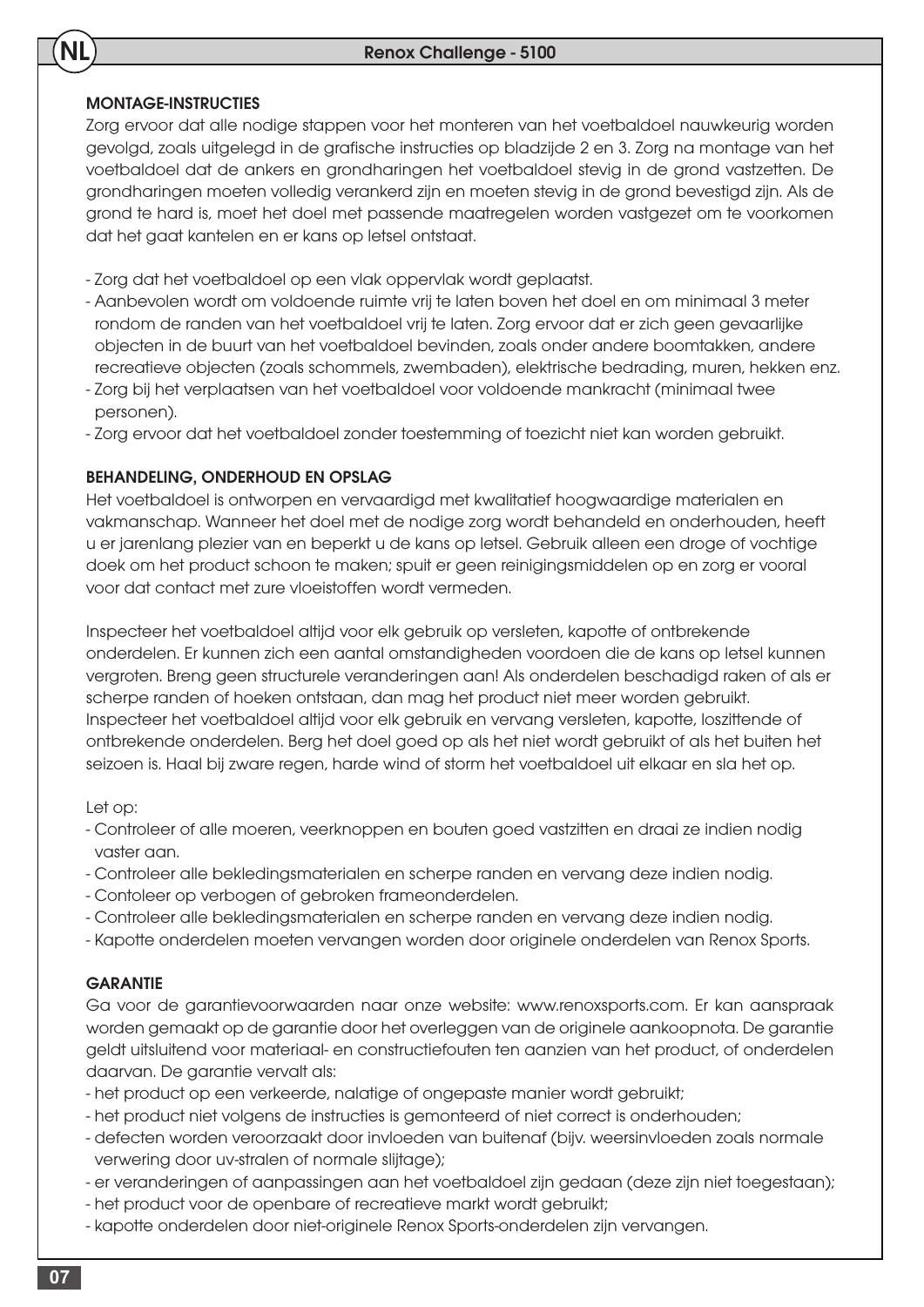## **EINFÜHRUNG**

Bevor Sie das Fußballtor benutzen, lesen Sie bitte sämtliche Informationen in dieser Anleitung sorgfältig durch. Genau wie bei jeder anderen körperlichen Freizeitaktivität können Benutzer sich dabei verletzen. Um das Verletzungsrisiko zu minimieren, befolgen Sie bitte die Sicherheitshinweise und Tipps.

# <u>/! \</u> WARNUNGEN UND SICHERHEITSHINWEISE

- WARNUNG! Lesen Sie bitte die Anleitung durch, bevor Sie das Fußballtor benutzen.
- WARNUNG! Das Fußballtor sollte von einem Erwachsenen gemäß der Montageanleitung aufgebaut und vor der ersten Verwendung überprüft werden.
- WARNUNG! Aufsicht durch Erwachsene ist zu jeder Zeit erforderlich.
- WARNUNG! Nicht geeignet für Kinder unter 36 Monaten. Kleine Teile. Erstickungsgefahr.
- Tragen Sie Kleidung ohne Zugbänder, Haken, Schlaufen oder sonstige Elemente, die sich verhaken könnten.
- Bewahren Sie die Wartungsanleitung auf.
- Untersuchen Sie das Gerät vor jeder Benutzung und ersetzen Sie alle verschlissenen, defekten oder fehlenden Teile.
- Klettern Sie nicht auf das Netz oder den Torrahmen, hängen Sie sich nicht daran und schaukeln Sie nicht daran, dies kann zu ernsten Verletzungen führen!
- Stellen Sie sicher, dass die Verankerungen und Bodenpflöcke das Tor sichern und stabil im Boden befestigen.
- Befestigen Sie keine zusätzlichen Elemente/Anhängsel an Teilen des Torrahmens, die die grundsätzliche Sicherheit des Tors beeinträchtigen könnten;
- Um das Verwicklungsrisiko zu minimieren, halten Sie kleine Kinder zu jeder Zeit von dem Tor fern.
- Dieses Tor dient einzig der Benutzung zum Fußball und keinem anderen Zweck (z.B. Rugby, gälischer Fußball oder Football);
- Stellen Sie sicher, dass dieses Tor zu jeder Zeit mittels des passenden Verankerungssystems gesichert ist, sowohl bei seinem Verwendungszweck als auch bei Nichtbenutzung (Lagerung);
- Ziehen Sie sämtliche Verschraubungen und Verschlüsse vor jeder Benutzung fest und sichern Sie sie;
- Stellen Sie sicher, dass dieses Tor zu jeder Zeit mittels des passenden Verankerungssystems gesichert ist, sowohl für seinen Verwendungszweck als auch bei Nichtbenutzung (Lagerung);
- Befestigen Sie keine zusätzlichen Elemente/Anhängsel an Teilen des Torrahmens, die die grundsätzliche Sicherheit des Tors beeinträchtigen könnten;
- Nur zur privaten Nutzung geeignet.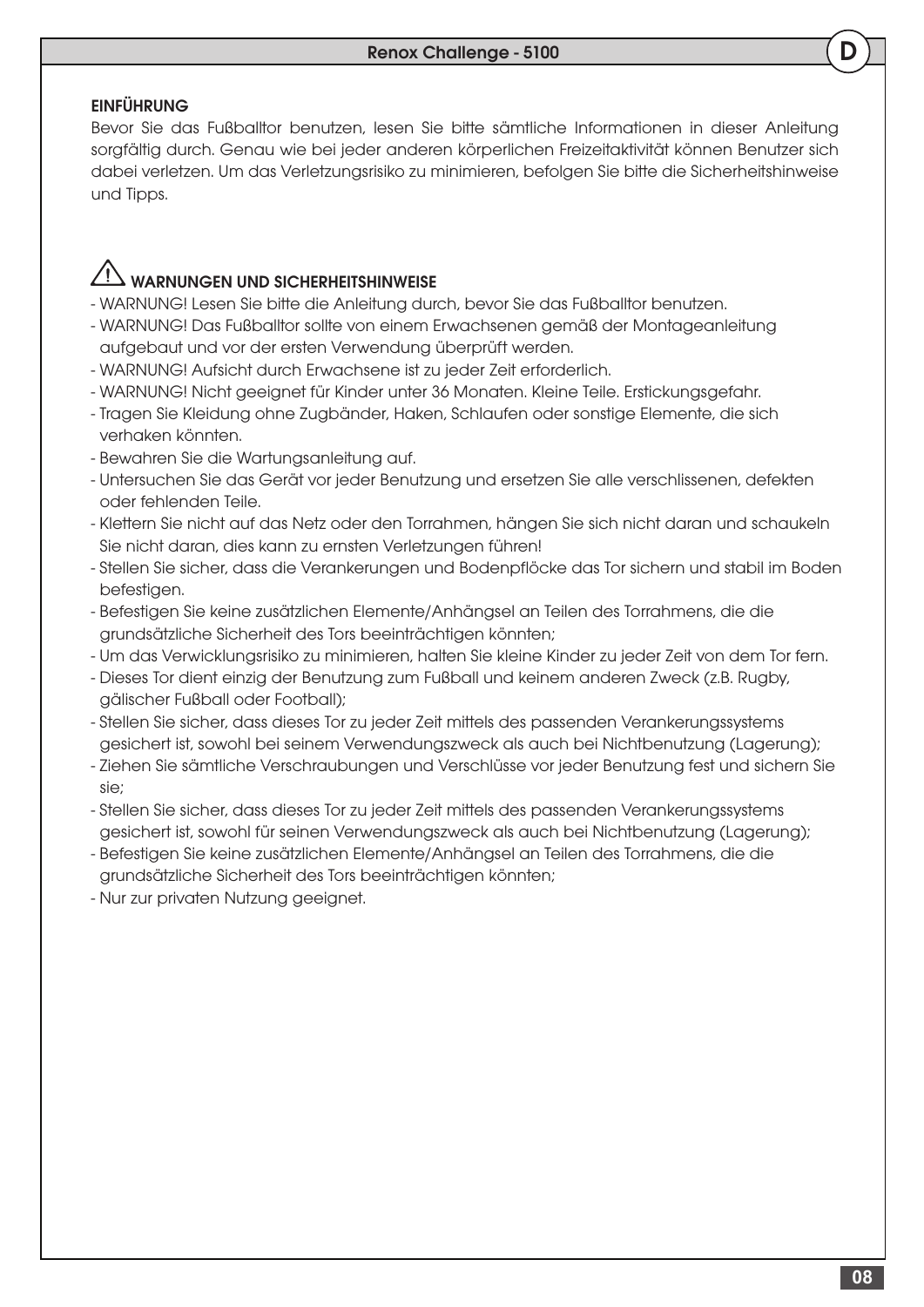### AUFBAUANLEITUNG

Folgen Sie sorgfältig sämtlichen Schritten, um das Fußballtor aufzubauen, wie in der grafischen Anleitung auf den Seiten 2-3 erklärt. Sobald das Tor aufgebaut ist, befestigen Sie es bitte mit den Verankerungen und Bodenpflöcken im Boden. Die Pflöcke sollten vollständig verankert sein und fest im Boden stecken. Sollte der Boden zu hart sein, muss das Tor mit angemessenen Mitteln gesichert werden, um ein Umkippen und das resultierende Verletzungsrisiko zu vermeiden.

- Stellen Sie das Tor auf eine ebene Oberfläche.
- Über dem Tor sowie in seinem Umkreis sollten jeweils mindestens 3 Meter frei bleiben. Bitte achten Sie darauf, dass sich keine gefährlichen Objekte in der Nähe des Tors wie Äste, andere Sportge genstände (z.B. Schaukeln, Swimming Pools), Stromleitungen, Wände, Zäune etc. befinden.
- Um das Tor zu bewegen, wird die Körperkraft von mindestens zwei Menschen benötigt.
- Sichern Sie das Tor, um unerlaubte und nicht beaufsichtigte Nutzung zu verhindern.

#### PFLEGE, WARTUNG UND LAGERUNG

Dieses Tor wurde mit Handwerkskunst und hochqualitativen Materialien entwickelt und hergestellt. Bei guter Pflege und Wartung wird es jahrelang für Training, Spaß und Unterhaltung zur Verfügung stehen und dabei für ein niedriges Verletzungsrisiko sorgen. Verwenden Sie ein trockenes oder feuchtes Tuch, um das Produkt zu reinigen; sprühen Sie es nicht mit Reinigungsflüssigkeiten ein und vermeiden Sie insbesondere jeglichen Kontakt mit säurehaltigen Flüssigkeiten.

Untersuchen das Tor vor jeder Benutzung auf verschlissene, beschädigte oder fehlende Teile. Andernfalls könnten verschiedene Probleme auftreten, die das Verletzungsrisiko erhöhen könnten. Nehmen Sie keine strukturellen Änderungen vor! Sollten Teile beschädigt werden oder sich scharfe Kanten oder Ecken herausbilden, ist das Produkt möglicherweise nicht mehr einsatzfähig. Untersuchen das Tor vor jeder Benutzung und ersetzen Sie jegliche verschlissenen, beschädigten oder fehlenden Teile. Lagern Sie das Tor ordnungsgemäß bei Nichtbenutzung oder außerhalb der Saison. Bei starkem Regen, Wind oder Sturm bauen Sie das Tor bitte ab und verstauen es angemessen.

Bitte beachten Sie folgendes:

- Überprüfen Sie wenn nötig sämtliche Muttern, Federknöpfe und Bolzen auf Festigkeit und ziehen Sie ggf. fest.
- Prüfen Sie wenn nötig sämtliche Oberflächen und scharfen Kanten.
- Überprüfen Sie das Gerät auf verbogene oder gebrochene Rahmenteile.
- Defekte Teile werden durch Original-Ersatzteile von Renox Sports ersetzt.

#### **GARANTIE**

Für Informationen zur Garantie besuchen Sie bitte unsere Webseite www.renoxsports.com. Garantie kann bei Vorlage der Originalrechnung geltend gemacht werden. Die Garantie gilt nur für Material- und Konstruktionsdefekte im Hinblick auf das Produkt oder seine Bestandteile. In folgenden Fällen erlischt die Garantie:

- Das Produkt wird falsch, nachlässig oder unangemessen benutzt.
- Das Produkt wurde nicht gemäß Anleitung / Wartung installiert.
- Durch externe Einwirkungen ausgelöste Defekte (z.B. klimatische Einflüsse wie normales Wetter, UV-Strahlen oder normaler Gebrauch und Verschleiß).
- Es ist nicht gestattet, Änderungen am Fußballtor vorzunehmen.
- Das Produkt wird in der Öffentlichkeit oder für einen kommerziellen Freizeitzweck genutzt.
- Defekte Teile wurden nicht durch originale Ersatzteile von Renox Sport, sondern andere Teile ersetzt.

D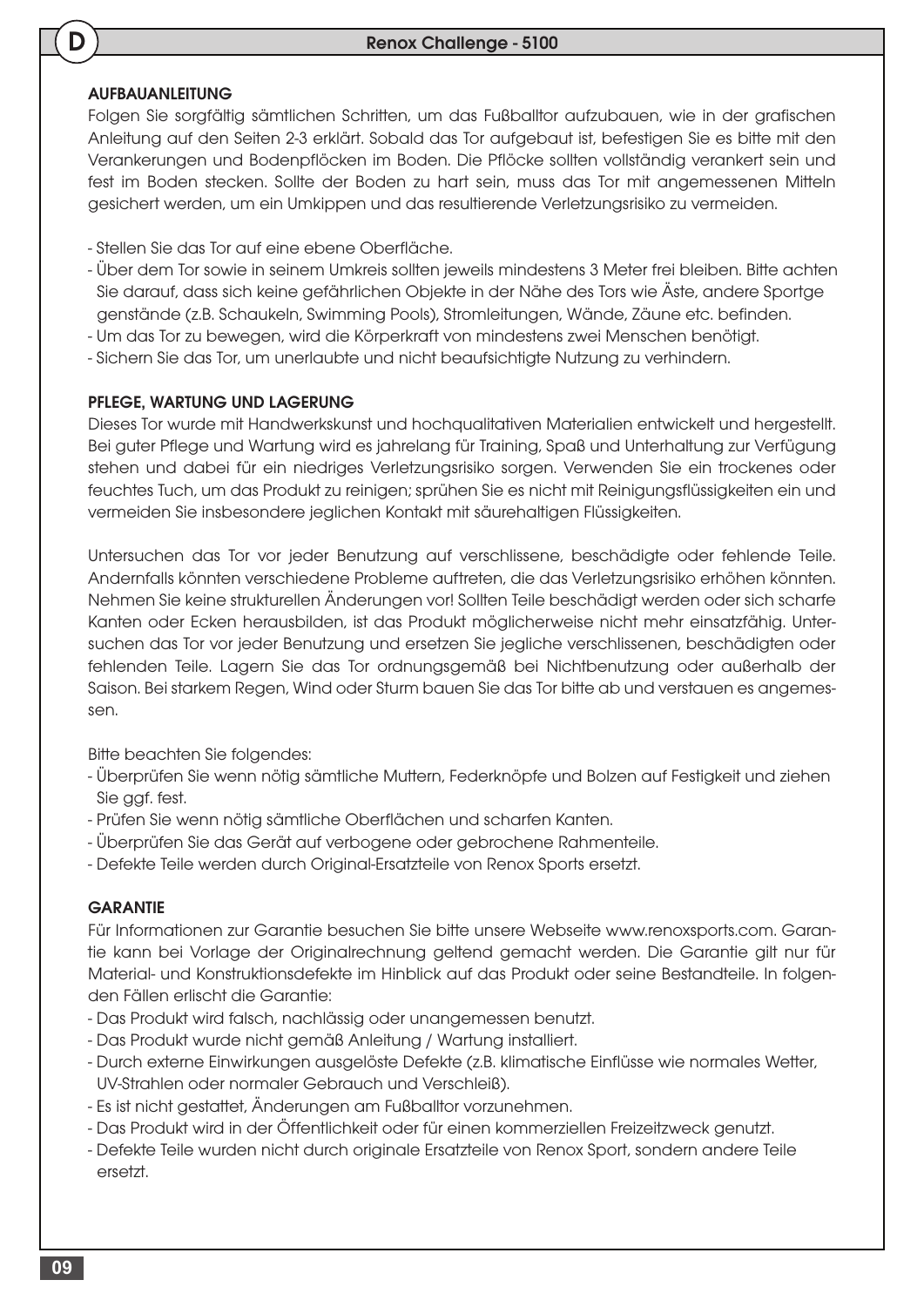## **INTRODUCTION**

Avant de commencer à utiliser le but de football, veillez à lire attentivement toutes les informations qui vous ont été fournies dans ce manuel. Comme tout autre type d'activité physique de loisir, les participants peuvent être blessés. Pour réduire les risques de blessures, veillez à suivre les règles de sécurité appropriées et les conseils.

## AVERTISSEMENTS ET CONSIGNES DE SÉCURITÉ

- AVERTISSEMENT! Lisez les instructions avant d'utiliser le but de football.
- AVERTISSEMENT! Le but doit être assemblé par un adulte conformément aux instructions de montage, puis vérifié avant sa première utilisation.
- AVERTISSEMENT! La supervision d'un adulte est requise en tout temps.
- AVERTISSEMENT! Ne convient pas aux enfants de moins de 36 mois. Risque d'étouffement. Petites pièces.
- Portez des vêtements dépourvus de cordons, de crochets, de boucles ou de tout autre objet susceptible de se coincer.
- Conservez le manuel d'instructions de maintenance.
- Inspectez avant chaque utilisation et remplacez toutes les pièces usées, défectueuses ou manquantes.
- Ne montez pas, ne vous suspendez pas et ne vous balancez pas sur le filet ou sur le cadre de but, cela pourrait provoquer des blessures graves!
- Assurez-vous que les ancrages et les piquets au sol retiennent le but dans le sol et sont fermement attachés dans le sol.
- N'apposez pas d'ajouts / appendices aux parties d'un cadre de but pouvant affecter la sécurité essentielle du but; - Pour réduire les risques d'enchevêtrement, maintenez toujours les jeunes enfants éloignés de la zone des buts.
- Ce but est destiné à être utilisé uniquement pour le football et à aucune autre fin (c.-à-d. le Rugby, les jeux de foot gaéliques ou le football devraient être faits comme il convient);
- Veiller à ce que ce but soit toujours sécurisé au moyen du système d'ancrage approprié à l'usage auquel il est destiné et lorsqu'il n'est pas utilisé (stockage);
- Sécuriser et serrer complètement tous les raccords et fixations avant chaque utilisation;
- Veiller à ce que ce but soit toujours sécurisé au moyen du système d'ancrage approprié à l'usage auquel il est destiné et lorsqu'il n'est pas utilisé (stockage);
- N'apposez pas d'ajouts / appendices aux parties d'une cage de but pouvant affecter la sécurité essentielle du but;
- Seulement pour usage domestique.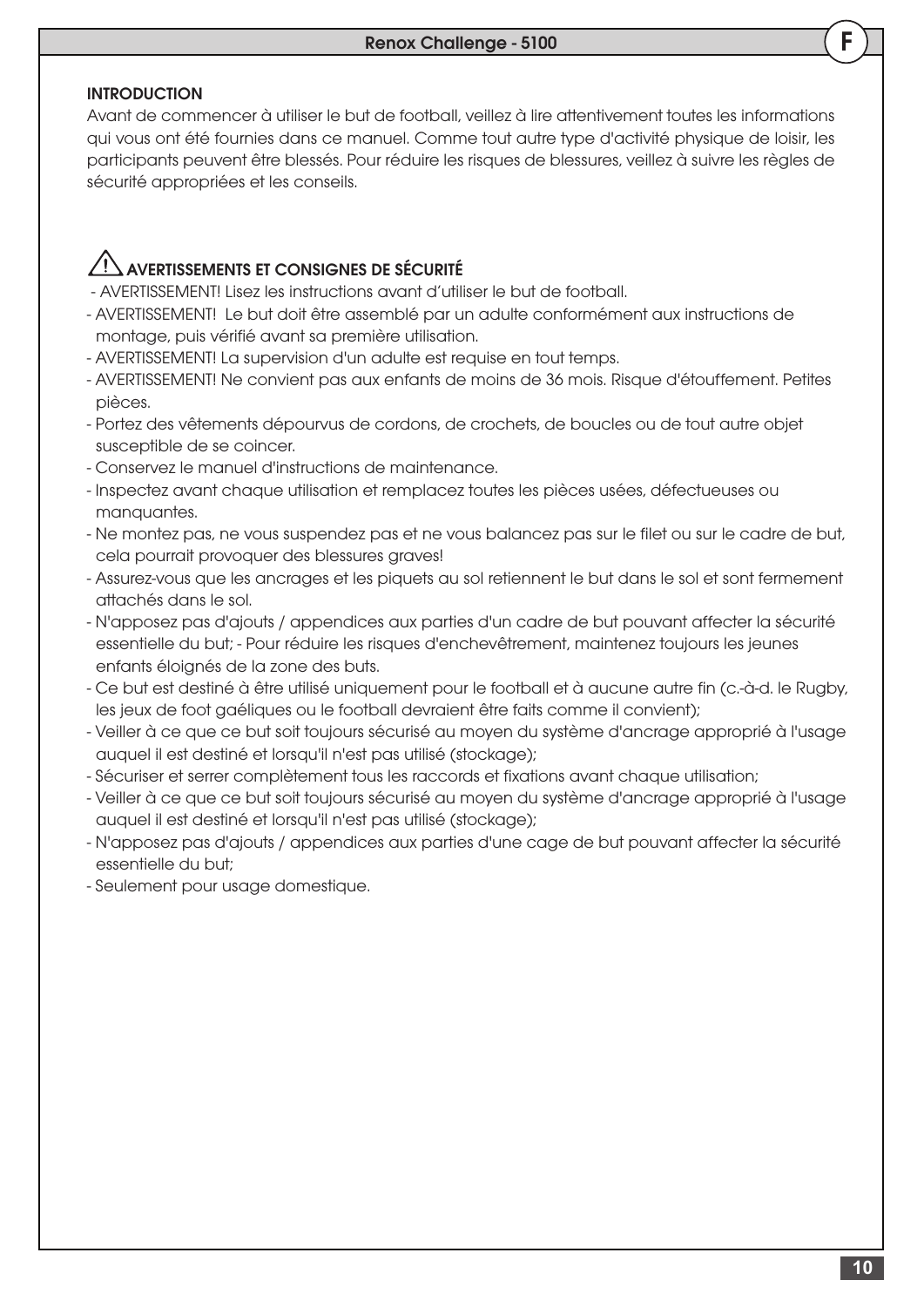#### INSTRUCTIONS POUR L'ASSEMBLAGE

Assurez-vous que toutes les étapes nécessaires sont soigneusement suivies pour assembler le but, comme expliqué dans les instructions graphiques des pages 2-3. Une fois le but assemblé, veuillez vous assurer que les ancrages et les piquets de sol sécurisent le but dans le sol. Les piquets doivent être complètement ancrés et doivent être fermement fixés au sol. Si le sol est trop dur, le but doit être sauvegardé avec les mesures appropriées pour éviter le renversement afin d'éviter les risques de blessures.

- Assurez-vous que le but est placé sur une surface plane.
- Un dégagement en hauteur suffisant et une distance d'au moins 3 mètres autour du périmètre du but sont recommandés. Assurez-vous qu'aucun objet dangereux ne se trouve à proximité du but, tels que des branches d'arbres, d'autres objets de loisirs (balançoires, piscines, etc.), des câbles électriques, des murs, des clôtures, etc.
- Pour déplacer le but, utilisez une main-d'œuvre adéquate (pas moins de deux personnes).
- Sécurisez le but afin d'éviter une utilisation non autorisée et non supervisée.

#### SOINS, ENTRETIEN ET STOCKAGE

Ce but a été conçu et fabriqué avec des matériaux et un savoir-faire de qualité. Si vous entretenez correctement le matériel, vous pourrez profiter pendant des années d'exercice, de divertissement et de plaisir, tout en réduisant les risques de blessure. Utilisez un chiffon sec ou humide uniquement pour nettoyer le produit. Ne vaporisez pas d'agents nettoyants sur l'appareil, et veillez particulièrement à éviter tout contact avec des liquides acides.

Inspectez toujours le but avant chaque utilisation pour détecter les pièces usées, maltraitées ou manquantes. Plusieurs circonstances susceptibles d'augmenter vos risques de vous blesser peuvent survenir. Ne faites aucun changement structurel ! Si des pièces sont endommagées ou si des arêtes ou des angles vifs se développent, le produit ne peut plus être utilisé. Inspectez toujours le but avant chaque utilisation et remplacez toutes les pièces usées, défectueuses, desserrées ou manquantes. Stockez le matériel correctement lorsqu'il n'est pas utilisé ou hors saison. Par forte pluie, vent ou tempête, démontez et rangez le but en conséquence.

Tenez compte des points suivants:

- Vérifiez le serrage de tous les écrous, boutons de ressorts et boulons et serrez-les au besoin.
- Vérifiez tous les revêtements et les bords aiguisés et remplacez-les si nécessaire.
- Vérifiez que le cadre ne soit pas plié ou cassé.
- Vérifiez tous les revêtements et les bords aiguisés et remplacez-les si nécessaire.
- Les pièces défectueuses ont été remplacées par des pièces de rechange d'origine Renox Sports.

#### **GARANTIE**

Pour des informations sur la garantie, veuillez consulter notre site Web; www.renoxsports.com. La garantie peut être réclamée en présentant la facture originale. La garantie s'applique uniquement aux défauts de matériaux et de constructions par rapport au produit ou à ses composants. La garantie devient caduque si:

- Le produit est utilisé incorrectement, avec négligence ou de manière inappropriée.

- Le produit n'est pas installé conformément aux instructions / à la maintenance.
- Les défauts sont causés par des influences externes (par exemple, des influences climatiques telles que l'altération normale par les rayons UV ou l'usure normale).
- Les changements ou modifications du but de football ne sont pas autorisés.
- Le produit est utilisé pour le marché public ou récréatif.
- Les pièces défectueuses ont été remplacées par des pièces de rechange non originales de Renox Sports.

F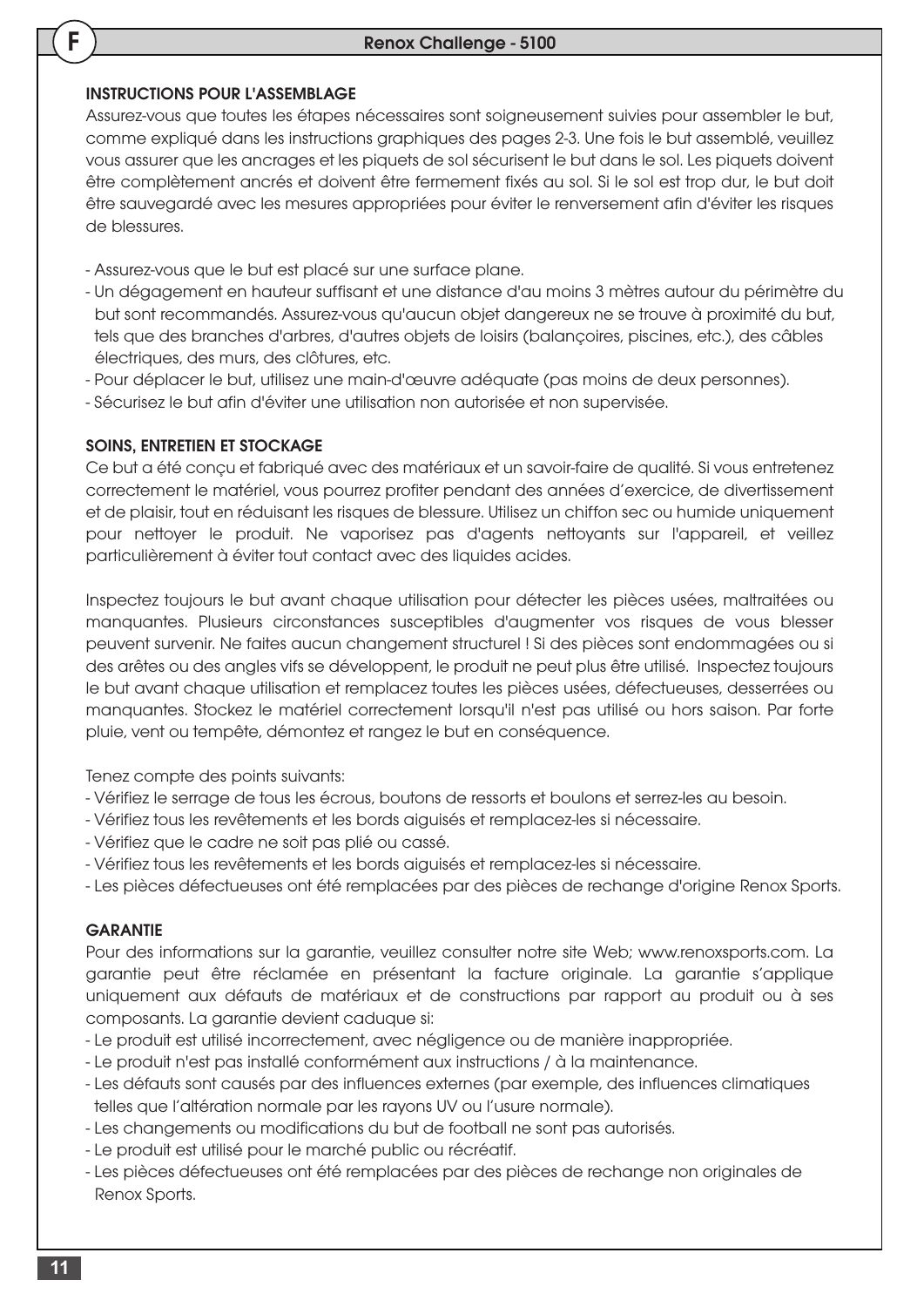## INTRODUCCIÓN

Lea detenidamente toda la información en este manual antes de usar la portería de fútbol. Como con cualquier actividad física de ocio, los participantes pueden lesionarse. Siga las normas de seguridad y los consejos pertinentes para reducir el riesgo de lesiones.

## ADVERTENCIAS E INSTRUCCIONES DE SEGURIDAD

- ¡ADVERTENCIA! Lea las instrucciones antes de usar la portería de fútbol.
- ¡ADVERTENCIA! La portería de fútbol debe montarse por un adulto siguiendo las
- instrucciones de montaje y a continuación deberá controlarse antes de su primer uso.
- ¡ADVERTENCIA! Sólo utilice la portería con vigilancia parental.
- ¡ADVERTENCIA! No apta para niños menores de 36 meses. Peligro de asfixia. Piezas pequeñas.
- Póngase ropa sin cordones, ganchitos, lacitos u otros elementos que pueden quedar atrapados en la red de la portería de fútbol.
- Guarde el manual con las instrucciones de mantenimiento.
- Inspeccione la portería de fútbol antes de cada uso y sustituya las piezas desgastadas, dañadas o faltantes.
- No trepe la red o se suba al marco de la portería, ni se cuelgue ni se bambolee del travesaño, ¡ya que esto puede provocar lesiones graves!
- Asegúrese de que los anclajes y las piquetas mantengan la portería de fútbol fijado al suelo y de que estén firmemente anclados en la tierra.
- No conecte elementos adicionales o colgantes a partes del marco de la portería que puedan afectar negativamente la seguridad de la meta.
- Siempre mantenga a los niños pequeños alejados de la portería de fútbol para evitar que queden atrapados en la red.
- Esta portería únicamente sirve para jugar al fútbol y no es apta para otros deportes de pelota (como el rugby, por ejemplo).
- Asegúrese de que la portería siempre esté fijada firmemente y con el sistema de anclaje correcto durante su uso previsto y cuando no está en uso (almacenamiento).
- Fije firmemente todos los empalmes y las sujeciones antes del uso.
- Asegúrese de que la portería siempre esté fijada firmemente y con el sistema de anclaje correcto durante su uso previsto y cuando no está en uso (almacenamiento).
- No conecte elementos adicionales o colgantes a partes del marco de la portería que puedan afectar negativamente la seguridad de la meta.
- Únicamente para uso doméstico.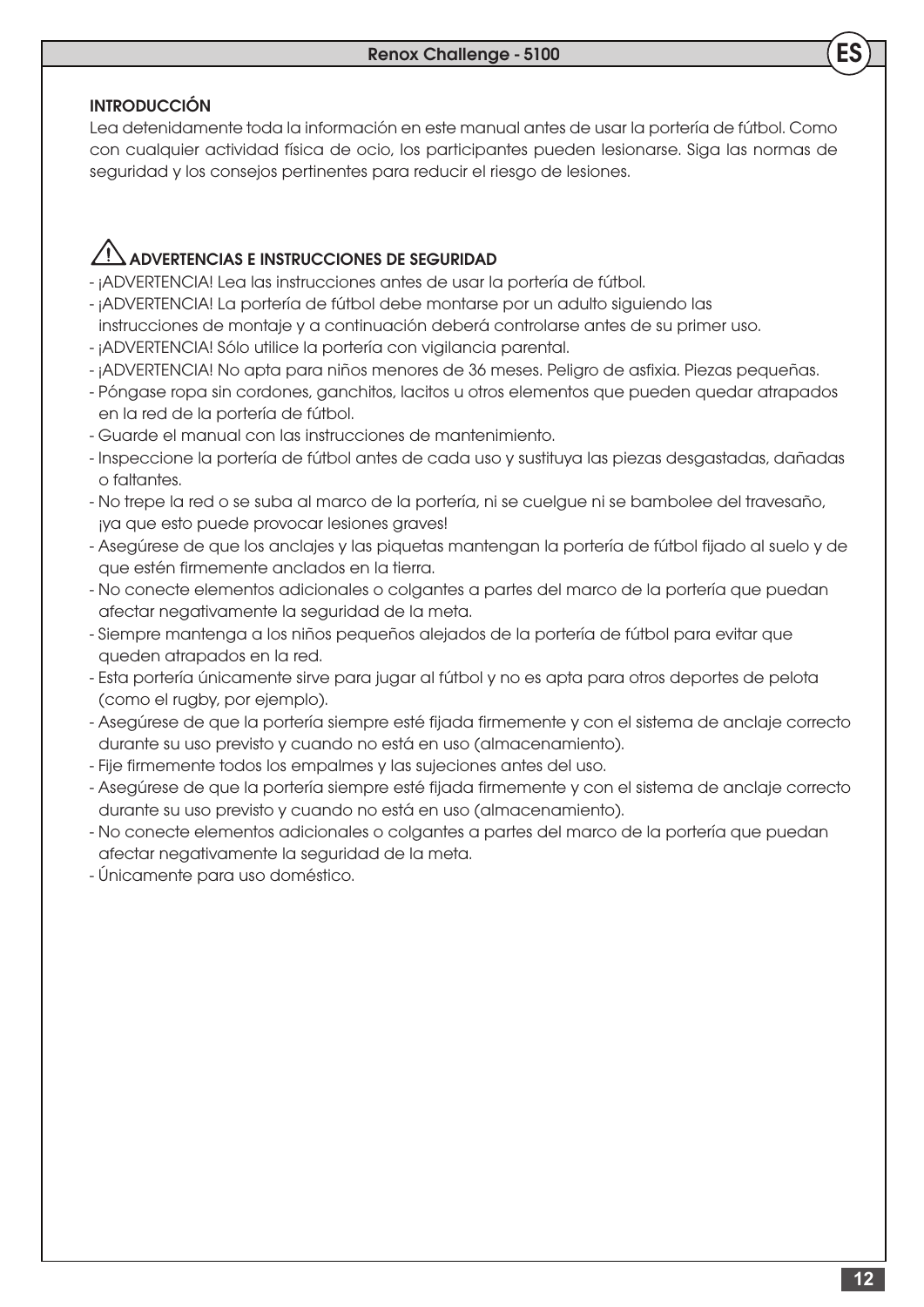## INSTRUCCIONES DE MONTAJE

ES

Siga meticulosamente todos los pasos necesarios para montar la portería de fútbol, tal como se explica en las instrucciones gráficas en las páginas 2 y 3. Tras montar la portería de fútbol, asegúrese que los anclajes y las piquetas de la portería de fútbol estén firmemente fijados en el suelo. Las piquetas deben estar completamente ancladas y fijadas firmemente en el suelo. Si el suelo es demasiado duro, debe fijar la portería observando las medidas apropiadas para prevenir que se vuelque y evitar el riesgo de lesiones.

- Asegúrese de que la portería de fútbol se coloque sobre una superficie plana.
- Se recomienda dejar espacio suficiente por encima portería y al menos 3 metros alrededor de los bordes de la portería de fútbol. Asegúrese de que no haya objetos peligrosos cerca de la portería de fútbol, como las ramas de un árbol u otros objetos de ocio (columpios, piscinas), cableado eléctrico, paredes, cercados, etc.
- Desplace la portería de fútbol con suficientes personas (mínimo dos personas).
- Asegúrese de que la portería de fútbol no pueda utilizarse sin permiso o vigilancia.

#### MANEJO, MANTENIMIENTO Y ALMACENAMIENTO

La portería de fútbol está diseñado y fabricado con materiales de alta calidad y pericia. Cuando la portería se maneja y se mantiene con debidamente, la disfrutará durante muchos años y reducirá el riesgo de lesiones. Utilice únicamente un paño seco o húmedo para limpiar el producto; no pulverice productos de limpieza y asegúrese sobre todo de que no entre en contacto con los líquidos ácidos.

Siempre inspeccione la portería de fútbol antes de cada uso para detectar las piezas desgastadas, dañadas o faltantes. Existen una serie de circunstancias que pueden aumentar el riesgo de lesiones. ¡No realice ninguna modificación estructural! Si las piezas se dañan o si los bordes o las esquinas se quedan afilados, debe dejar de usar el producto. - Siempre inspeccione la portería de fútbol antes de cada uso y sustituya las piezas desgastadas, dañadas, sueltas o faltantes. Guarde la portería en un lugar seguro si ya no la usa o cuando la temporada ha terminado. Desmonte y almacene la portería de fútbol con lluvia abundante, viento fuerte o tormentas.

Ojo:

- Compruebe que todas las tuercas, resortes y pernos estén bien apretados y apriételos más si es necesario.
- Compruebe todos los revestimientos y los bordes afilados y reemplácelos si es necesario.
- Compruebe de que no haya piezas dobladas o rotas en el marco.
- Compruebe todos los revestimientos y los bordes afilados y reemplácelos si es necesario.
- Las piezas dañadas deben sustituirse con piezas originales de Renox Sports.

## GARANTÍA

Para los términos y condiciones de la garantía, por favor acceda a nuestro sitio web: www.renoxsports.com. Para presentar una reclamación bajo la garantía es necesario proporcionarnos la factura de compra original. La garantía únicamente se aplica a los defectos materiales y de fabricación del producto o sus piezas. La garantía quedará invalidada si:

- el producto es utilizado de forma errónea, negligente o indebida;
- el producto no se ha montado siguiendo las instrucciones o no se ha mantenido correctamente;
- los defectos son causados por influencias externas (p. ej., las condiciones meteorológicas como la erosión normal por rayos UV o el desgaste normal);
- la portería de fútbol se ha modificado o adaptado de forma alguna (lo que no está permitido);
- el producto es utilizado en el mercado público o de ocio;
- las piezas dañadas no se han sustituido por piezas Renox Sports originales.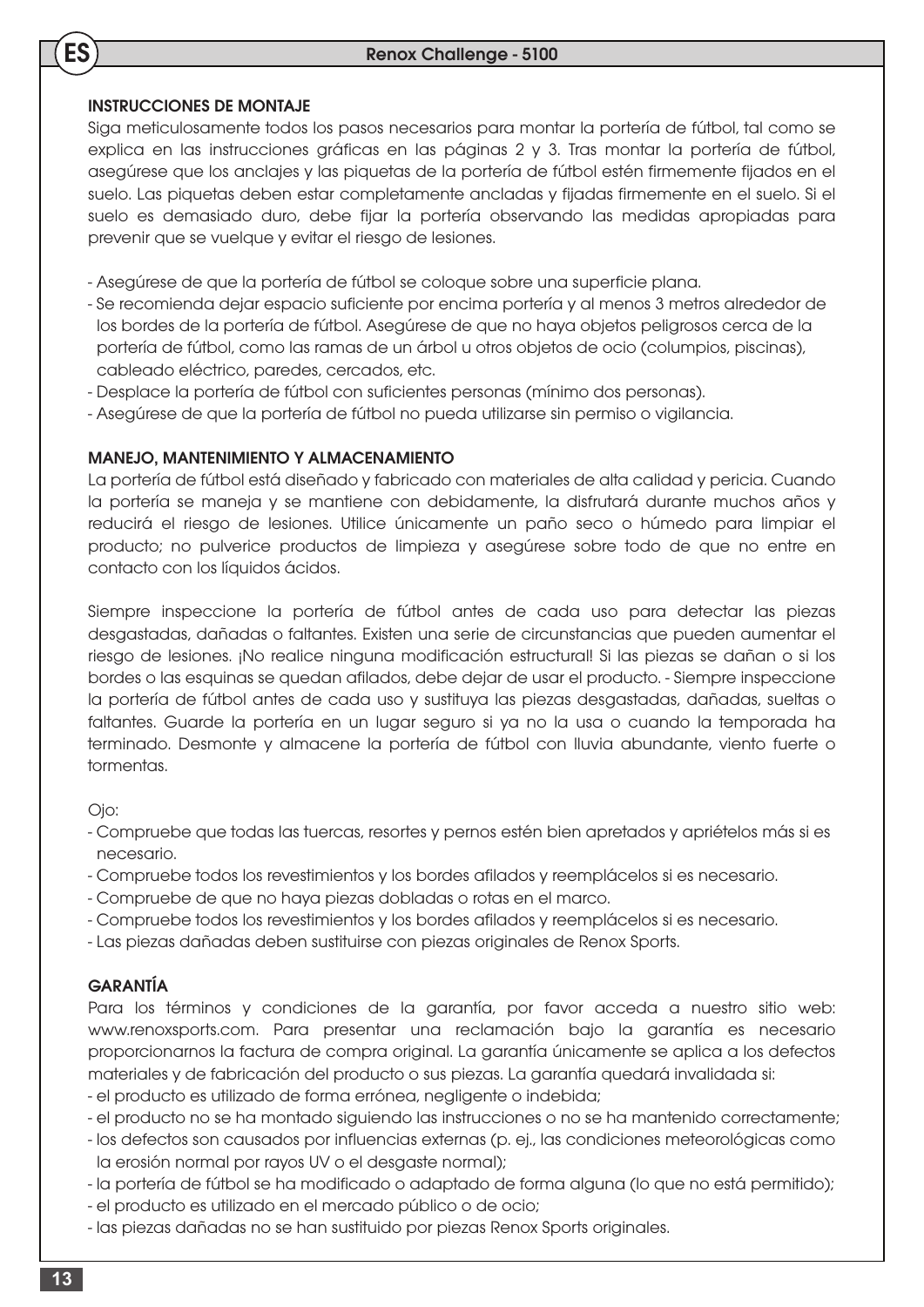## INTRODUKTION

Inden du begynder at bruge fodboldmålet, skal du sørge for at læse al information i denne brugsanvisning. Ligesom ved enhver anden form for fysisk fritidsaktivitet, kan deltagerne komme til skade. For at mindske risikoen for tilskadekomst skal du følge de relevante sikkerhedsregler og tips.

## ADVARSLER OG SIKKERHEDSINSTRUKTIONER

- ADVARSEL! Læs instruktionerne, inden du bruger fodboldmålet.
- ADVARSEL! Fodboldmålet skal samles af en voksen i overensstemmelse med
- monteringsvejledningen, og derefter kontrolleres inden første brug.
- ADVARSEL! Voksenovervågning er påkrævet hele tiden.
- ADVARSEL! Ikke egnet til børn yngre end 36 måneder. Kvælningsfare. Små dele.
- Brug tøj uden snore, kroge, sløjfer eller andet, der kan blive fanget.
- Gem brugsanvisningen.
- Kontrol altid fodboldmålet inden brug, og udskift alle slidte, defekte eller manglende dele.
- Klatr, hæng eller sving ikke i nettet eller målrammen. Det kan resultere i alvorlig tilskadekomst!
- Sørg for, at ankre og jordpløkker sikrer fodboldmålet i jorden, og at de er solidt fastgjort i jorden.
- Anbring ikke tilføjelser/genstande på dele af målrammen, der kan påvirke fodboldmålets sikkerhed;
- For at reducere risikoen for indvikling skal små børn altid holdes væk fra området omkring fodboldmålet.
- Dette fodboldmål er kun beregnet til at blive brugt til fodbold og intet andet formål (dvs. rugby, gælisk fodbold eller amerikansk fodbold);
- Sørg for, at fodboldmålet er sikret på alle tidspunkter ved hjælp af det passende ankersystem, samt når målet ikke er i brug (opbevaring);
- Fastgør og spænd alle beslag og fastgørelsesanordninger helt inden brug;
- Sørg for, at fodboldmålet er sikret på alle tidspunkter ved hjælp af det passende ankersystem, samt når målet ikke er i brug (opbevaring);
- Anbring ikke tilføjelser/genstande på dele af målrammen, der kan påvirke fodboldmålets sikkerhed;
- Kun til hjemmebrug.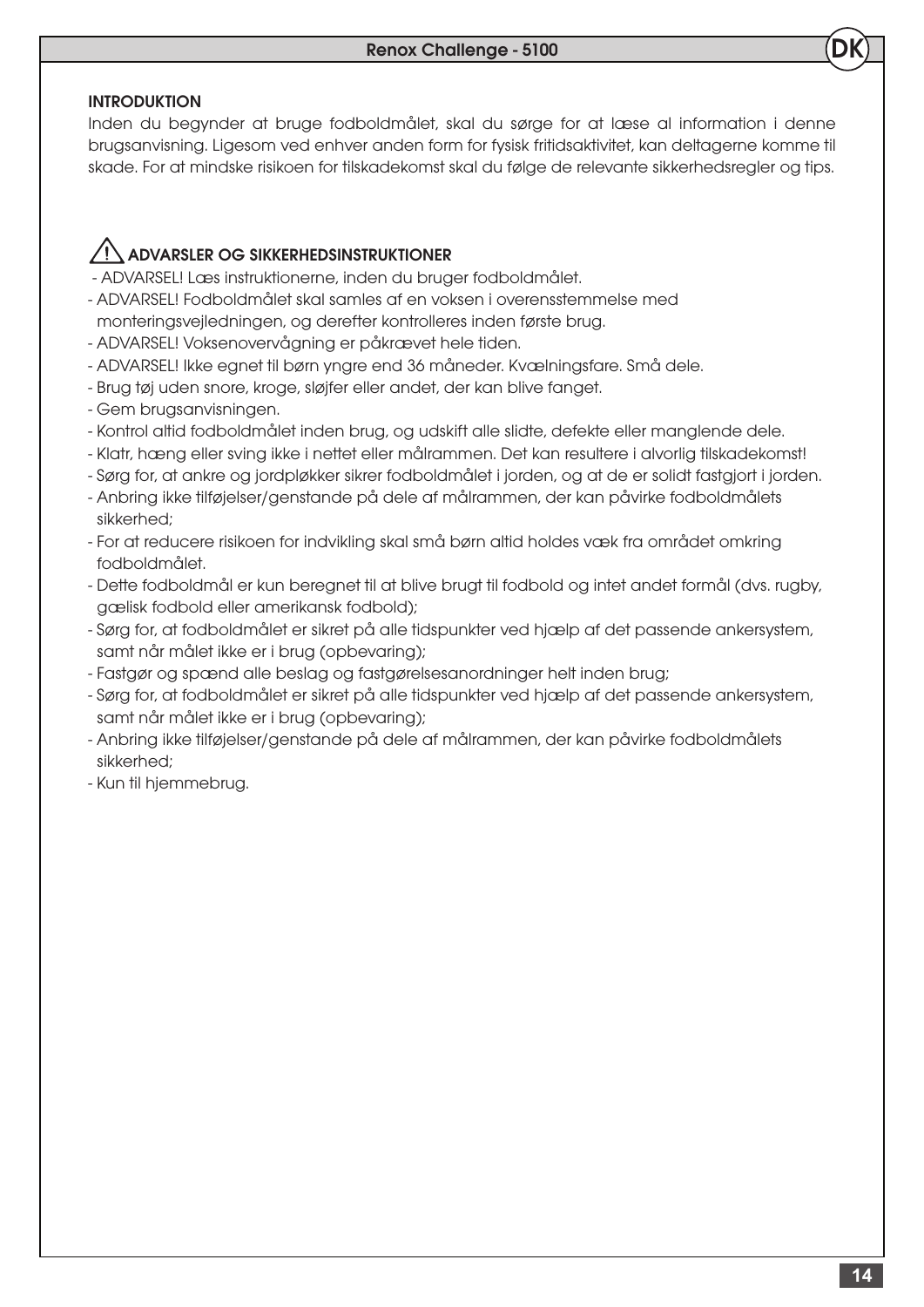## SAMLINGSINSTRUKTIONER

**DK** 

For at samle fodboldmålet skal man sørge for at alle nødvendige trin følges omhyggeligt, som forklaret i de grafiske instruktioner på side 2-3. Når fodboldmålet er samlet, skal man sørge for, at ankre og jordpløkker sikrer fodboldmålet i jorden. Pløkkerne skal være fuldstændig forankret, og fastgjort solidt i jorden. Hvis jorden er meget hård, skal målet sikres på passende måde for at forhindre at the tipper over med risiko for tilskadekomst.

- Sørg for at fodboldmålet anbringes på en plan overflade.
- Tilstrækkelig afstand ovenover og en afstand på mindst 3 meter omkring fodboldmålet anbefales. Sørg for, at der ikke er farlige genstande nær fodboldmålet såsom grene, andre fritidsgenstande (f.eks. gynger, svømmebassiner), el-ledninger, mure, hegn osv.
- Hvis fodboldmålet skal flyttes, skal det gøres med tilstrækkelig mandskab (ikke færre end to personer).
- Sikr fodboldmålet mod uautoriseret brug, samt brug uden opsyn.

## PLEJE, VEDLIGEHOLDELSE OG OPBEVARING

Dette fodboldmål er designet og fremstillet med øje for kvalitetsmaterialer og godt håndværk. Hvis der ydes ordentlig pleje og vedligeholdelse, vil det give mange års motion, sjov og nydelse samt reducere risikoen for tilskadekomst. Brug kun en tør eller fugtig klud til at rengøre produktet. Spray ikke produktet med rengøringsmidler, og sørg især for, at enhver kontakt med syrlige væsker undgås.

Kontroller altid fodboldmålet inden brug for slidte, defekte eller manglende dele. En række tilstande kan opstå, der kan øge dine chancer for at komme til skade. Foretag ingen strukturelle ændringer! Hvis dele bliver beskadiget, eller der opstår skarpe kanter eller hjørner, må produktet ikke længere bruges. Kontroller altid fodboldmålet inden brug, og udskift slidte, defekte, løse eller manglende dele. Fodboldmålet skal opbevares korrekt, når det ikke er i brug eller det er uden for sæsonen. I kraftig regn, vind eller storm skal fodboldmålet demonteres og opbevares korrekt.

Vær opmærksom på:

- Kontroller alle møtrikker, fjederknapper og bolte for stramhed, og spænd efter behov.
- Kontroller alle covers og skarpe kanter, og udskift efter behov.
- Kontroller for bøjede eller ødelagte rammedele.
- Kontroller alle covers og skarpe kanter, og udskift efter behov.
- Defekte dele skal udskiftes med originale Renox Sports reservedele.

## **GARANTI**

Du bedes se vores webside www.renoxsports.com for information om garanti. Garanti kan kræves ved at præsentere den originale faktura. Garantien gælder kun for materialet og konstruktionsfejl i forhold til produktet eller dets komponenter. Garantien bortfalder, hvis:

- Produktet bruges forkert eller skødesløst eller på en upassende måde.
- Produktet ikke er monteret i henhold til instruktionerne/vedligeholdelsen.
- Fejl forårsaget af ydre påvirkninger (f.eks. klimapåvirkning, som almindelig påvirkning fra Uv-stråling eller normal slitage).
- Ændringer eller modifikationer af fodboldmålet er ikke tilladt.
- Produktet bruges til det offentlige eller rekreative marked.
- Defekte dele skal udskiftes med originale Renox Sports reservedele.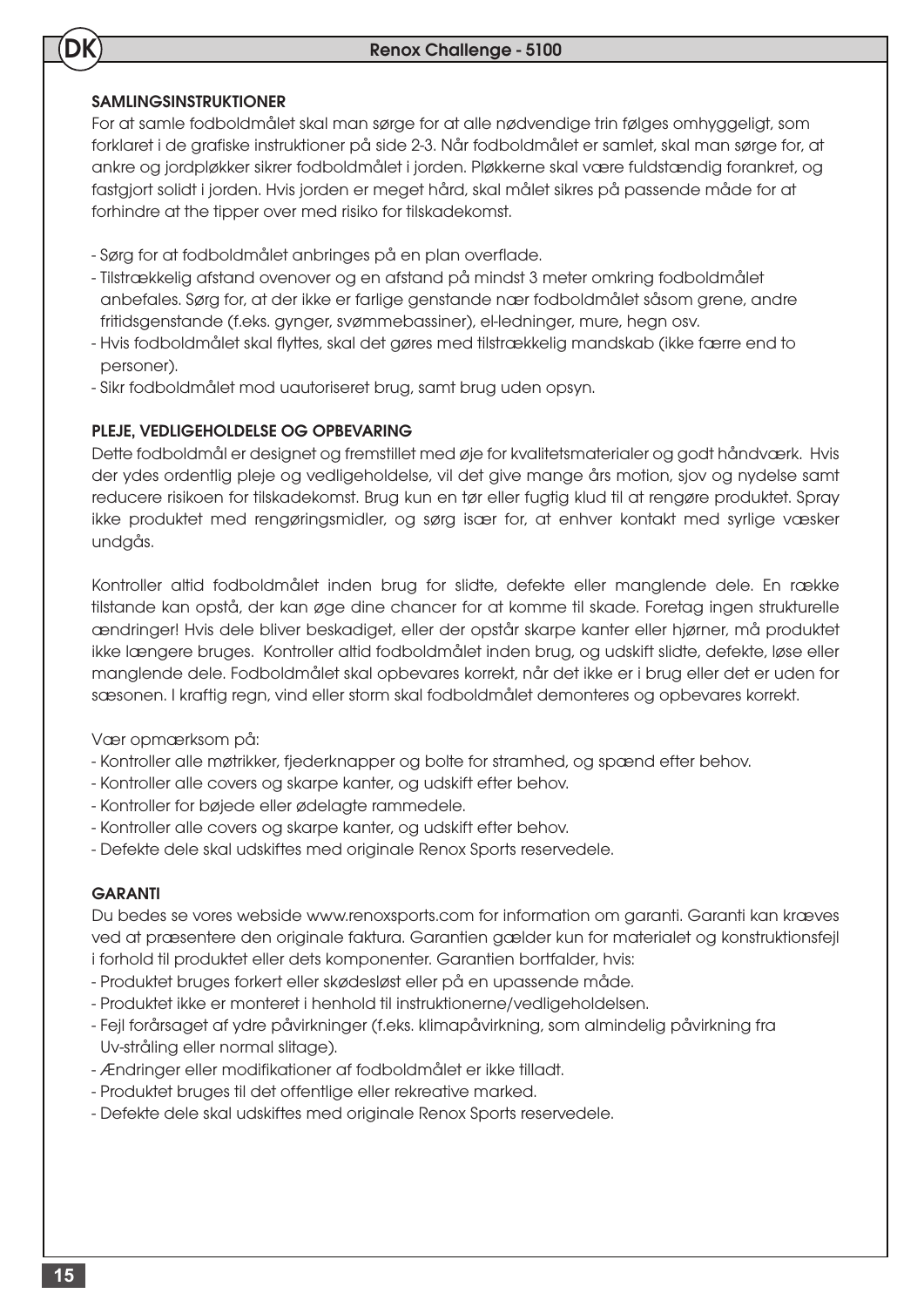#### JOHDANTO

Lue kaikki tämän oppaan tiedot huolellisesti, ennen kuin alat käyttää jalkapallomaalia. Osallistujat voivat vahingoittua, kuten kaikessa reaktiivisessa liikunnassa. Vammojen todennäköisyyttä voi pienentää noudattamalla sovellettavia turvallisuusmääräyksiä ja vinkkejä.

## $\angle$ ! VAROITUKSET JA TURVALLISUUSOHJEET

- VAROITUS! Lue ohjeet, ennen kuin alat käyttää jalkapallomaalia.
- VAROITUS! Aikuisen täytyy asentaa jalkapallomaali asennusohjeen mukaisesti ja tarkistaa tuote ennen ensimmäistä käyttökertaa.
- VAROITUS! Aikuisten on valvottava käyttöä.
- VAROITUS! Ei alle 3-vuotiaille lapsille. Tukehtumisvaara. Sisältää pieniä osia.
- Käytä vaatteita, joissa ei ole nyörejä, koukkuja, silmukoita tai muita osia, jotka voivat tarttua jalkapallomaalin verkkoon.
- Säilytä ohje ja huolto-ohjeet.
- Tarkista jalkapallomaali ennen jokaista käyttökertaa ja vaihda kuluneet, särkyneet tai puuttuvat osat.
- Älä kiipeä verkkoon tai maalin kehykseen, älä roiku niistä tai heiluta niitä. Muuten seurauksena voi olla vakava vamma!
- Tarkista, että jalkapallomaalin ankkurit ja maakiilat ovat tukevasti kiinni maassa.
- Älä kiinnitä maalin kehyksen ylimääräisiä osia / lisäosia, jotka voivat heikentää maalin turvallisuutta.
- Älä päästä pieniä lapsia jalkapallomaalin lähelle tukehtumisvaaran välttämiseksi.
- Tämä maali on tarkoitettu vain jalkapallomaaliksi, ei käytettäväksi muissa pallopeleissä (esim. rugbyssa).
- Varmista, että maali on kiinnitetty oikealla kiinnitysjärjestelmässä tarkoitetun käytön aikana ja silloin, kun sitä ei käytetä (säilytys).
- Kiinnitä kaikki liitoskappaleet ja kiinnikkeet tukevasti ennen käyttöä.
- Varmista, että maali on kiinnitetty oikealla kiinnitysjärjestelmässä tarkoitetun käytön aikana ja silloin, kun sitä ei käytetä (säilytys).
- Älä kiinnitä maalin kehyksen ylimääräisiä osia / lisäosia, jotka voivat heikentää maalin turvallisuutta.
- Vain kotikäyttöön.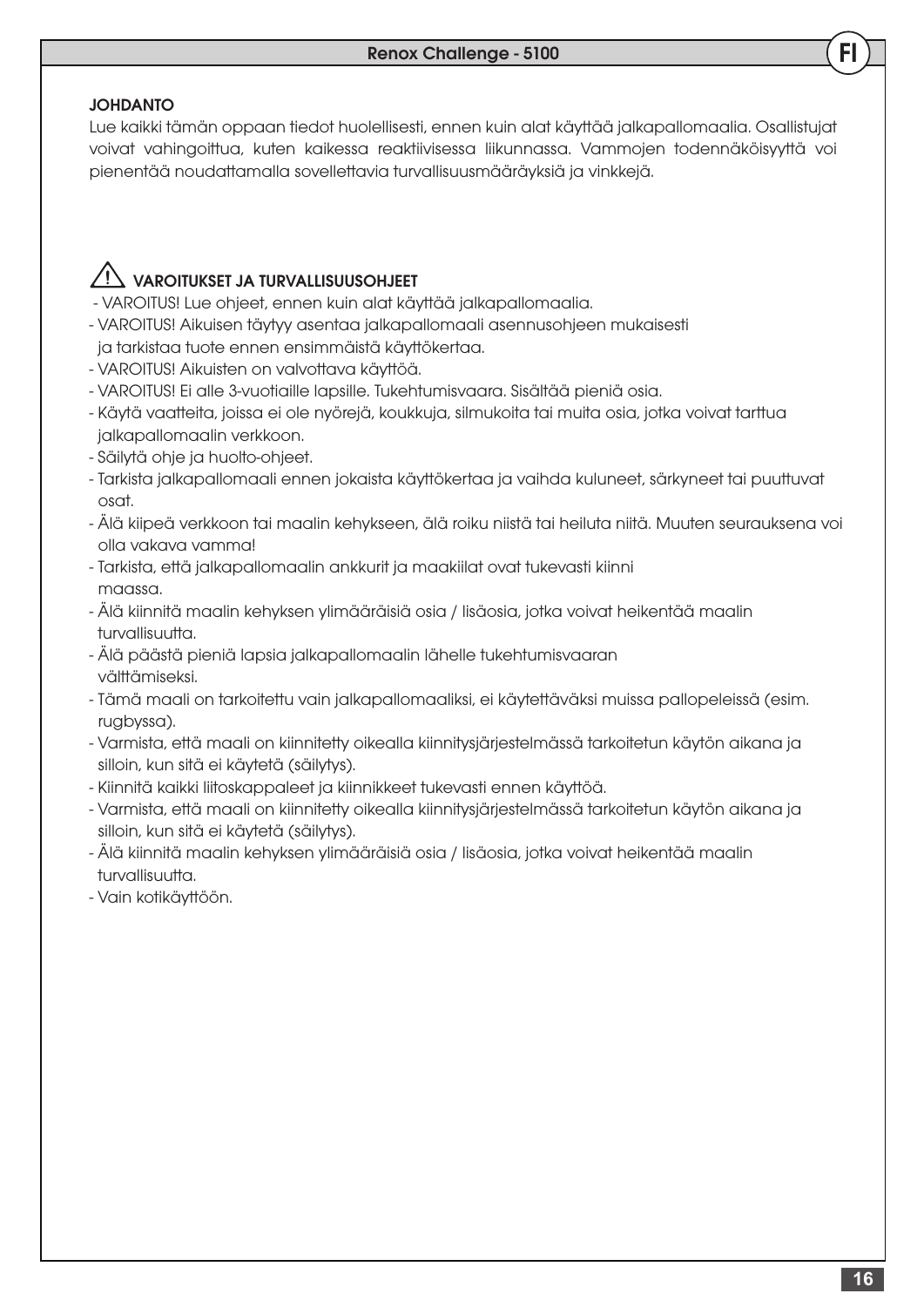## **ASENNUSOHJEET**

FI

Varmista, että jalkapallomaalin asennuksen kaikki tarvittavat vaiheet tehdään huolellisesti, ks. kuvalliset ohjeet sivuilla 2 ja 3. Tarkista asennuksen jälkeen, että jalkapallomaalin ankkurit ja maakiilat ovat tukevasti kiinni maassa. Maakiilojen täytyy olla kunnolla kiinni maassa. Jos maa on liian kova, maali on kiinnitettävä sopivalla tavalla siten, ettei se pääse kaatumaan ja aiheuttamaan vaaraa.

- Varmista, että jalkapallomaali sijoitetaan tasaiselle alustalle.
- Maalin yläpuolelle on suositeltavaa jättää tilaa riittävästi ja ympärille vähintään 3 metriä. Varmista, ettei jalkapallomaalin lähistöllä ole vaarallisia esineitä, kuten puiden oksia,
- muita reaktiivisia esineitä (kuten keinuja, uima-altaita), sähköjohtoja, muureja, aitoja jne.
- Jalkapallomaalin siirtämiseen täytyy varata riittävästi kantajia (vähintään kaksi ihmistä).
- Varmista, ettei jalkapallomaalia käytetä ilman lupaa tai valvontaa.

## KÄSITTELY, KUNNOSSAPITO JA SÄILYTYS

Jalkapallomaali on suunniteltu ja valmisteltu ammattitaitoisesti laadukkaista materiaaleista. Jos maalia käsitellään ja hoidetaan oikein, siitä saa iloa vuosikausien ajan ja vahinkojen todennäköisyys pysyy pienenä. Puhdista tuote vain kuivalla tai kostealla liinalla. Älä ruiskuta siihen puhdistusaineita ja varmista ennen kaikkea, ettei se joudu kosketukseen happamien nesteiden kanssa.

Tarkista jalkapallomaali ennen jokaista käyttökertaa ja vaihda kuluneet, särkyneet tai puuttuvat osat. Monenlaiset tilanteet voivat suurentaa vahinkojen todennäköisyyttä. Älä tee rakenteellisia muutoksia! Jos jokin osa vahingoittuu tai tuotteeseen muodostuu teräviä reunoja tai kulmia, sen käyttö täytyy lopettaa. - Tarkista jalkapallomaali ennen jokaista käyttökertaa ja vaihda kuluneet, särkyneet, löysät tai puuttuvat osat. Säilytä maalia huolellisesti, kun sitä ei käytetä tai kausi on ohi. Hae jalkapallomaali sisään, jos sataa tai tuulee voimakkaasti, sekä myrskysäällä.

## Huomaa:

- Tarkista, että kaikki mutterit, jousinupit ja pultit ovat tukevasti kiinni. Kiristä tarvittaessa.
- Tarkista verhoilumateriaalit ja terävät reunat ja vaihda ne tarvittaessa.
- Tarkista, ettei mikään kehyksen osa ole taipunut tai särkynyt.
- Tarkista verhoilumateriaalit ja terävät reunat ja vaihda ne tarvittaessa.
- Särkyneiden osien tilalle saa vaihtaa vain Renox Sportsin alkuperäisosia.

## TAKUU

Takuuehdot on esitetty verkkosivustollamme: www.renoxsports.com. Takuuseen vetoaminen edellyttää alkuperäisen ostotositteen esittämistä. Takuu koskee vain tuotteen tai sen osien materiaali- ja valmistusvirheitä. Takuu ei ole voimassa seuraavissa tilanteissa:

- tuotetta käytetään väärin, huolimattomasti tai käyttötarkoituksen vastaisesti;
- tuotetta ei asenneta ohjeiden mukaisesti tai huolleta asianmukaisesti;
- vika johtuu ulkoisesta syystä (esim. sään vaikutus, kuten normaali UV-säteilyn vaikutus, tai normaali kulutus);
- jalkapallomaaliin on tehty muutoksia tai mukautuksia (ne ovat kiellettyjä);
- tuotetta käytetään julkisessa tai virkistyspalvelukäytössä;
- särkyneiden osien tilalle on vaihdettu muita kuin alkuperäisiä Renox Sports osia.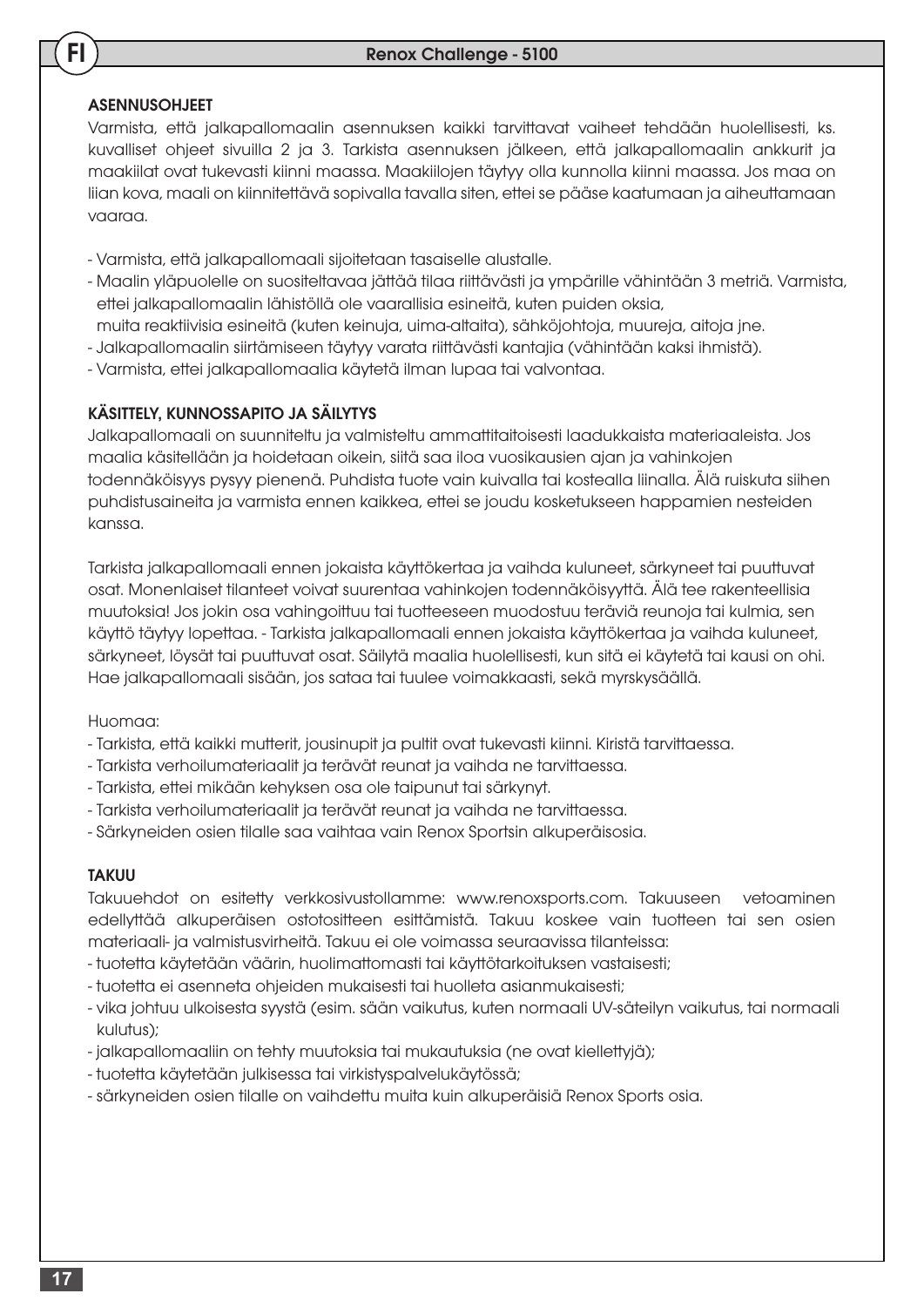#### INLEDNING

Läs noggrant igenom denna bruksanvisning innan du börjar använda fotbollsmålet. Som alltid när det gäller fysisk aktivitet kan deltagare skadas. Var noga med att följa alla tillämpliga säkerhetsföreskrifter och tips för att minska risken för skador.

## VARNINGAR OCH SÄKERHETSANVISNINGAR

- VARNING! Läs instruktionerna innan du börjar använda fotbollsmålet.
- VARNING! Fotbollsmålet måste monteras av en vuxen person enligt
- monteringsanvisningarna och därefter kontrolleras före första användningen.
- VARNING! Ska alltid användas under tillsyn av förälder.
- VARNING! Inte lämplig för barn yngre än 36 månader. Kvävningsrisk. Små delar.
- Bär kläder utan dragsnören, spännen, öglor eller andra delar som kan fastna i fotbollsmålets nät.
- Förvara bruksanvisningen med underhållsanvisningarna.
- Inspektera fotbollsmålet före varje användning och byt ut delar som är slitna, trasiga eller saknas.
- Klättra inte i nätet eller på målramen, och häng eller svinga inte i den. Det kan leda till allvarliga skador!
- Se till att förankringsdelarna och markpinnarna sätter fast fotbollsmålet på marken och sitter ordentligt fast i marken.
- Fäst inga extra saker/tillbehör på delar av målramen som kan leda till att målets säkerhet försämras.
- Håll alltid små barn borta från fotbollsmålet för att minska risken för kvävning.
- -Detta mål är uteslutande avsett för fotboll och inte för andra bollsporter (t.ex. rugby).
- Se till att målet under den avsedda användningen och när det inte används (är i förvaring) alltid är korrekt fastsatt med rätt förankringssystem.
- Innan varje användning ska alla anslutningsstycken och fästen sättas fast ordentligt.
- Se till att målet under den avsedda användningen och när det inte används (är i förvaring) alltid är korrekt fastsatt med rätt förankringssystem.
- Fäst inga extra saker/tillbehör på delar av målramen som kan leda till att målets säkerhet försämras.
- Uteslutande för hushållsanvändning.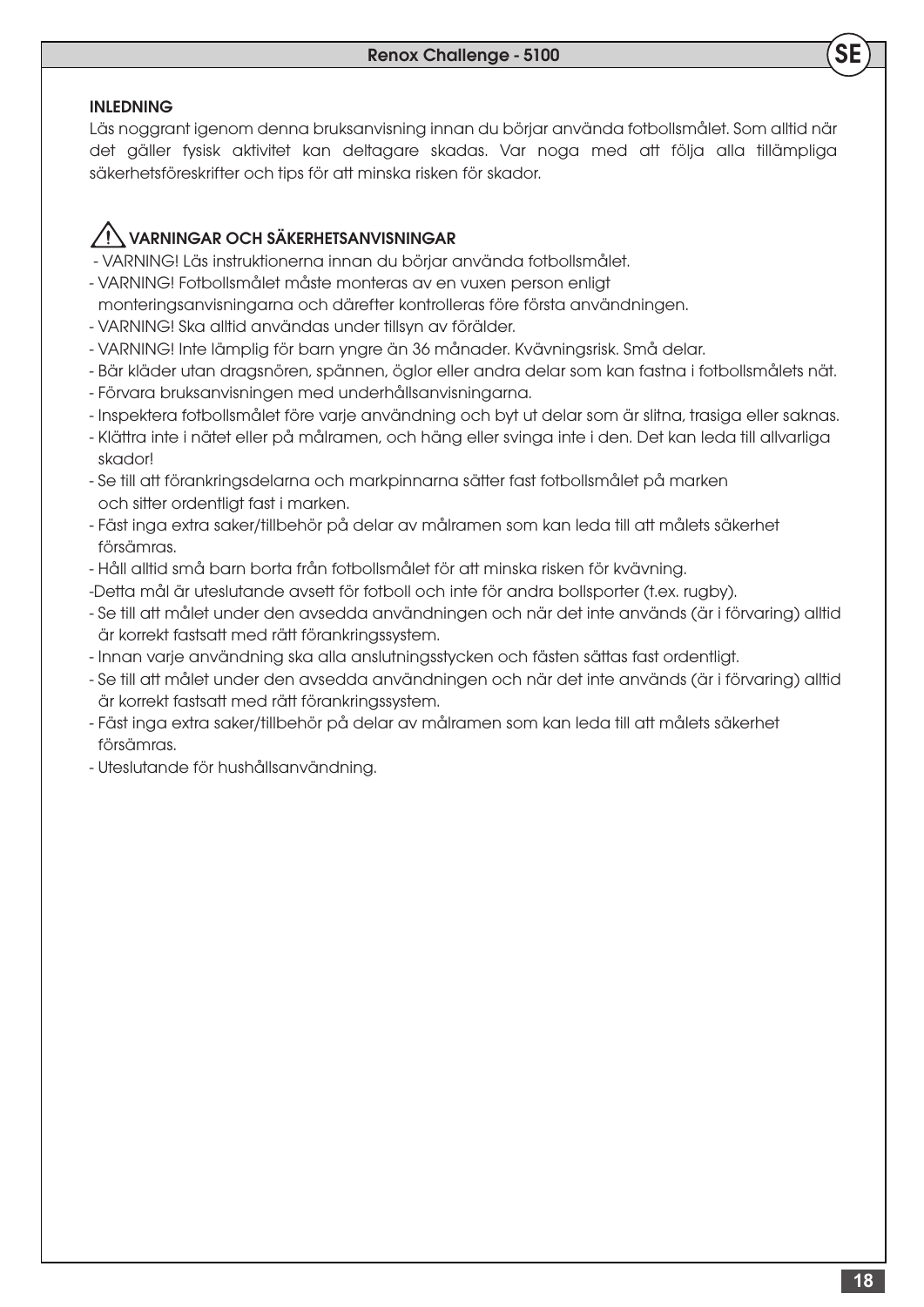### MONTERINGSANVISNINGAR

**SE** 

Var noga med att noggrant följa alla anvisningar för montering av fotbollsmålet och titta på de grafiska instruktionerna på sidan 2 och 3. Se efter monteringen till att fotbollsmålet sitter ordentligt fast i marken med hjälp av förankringsdelarna och markpinnarna. Markpinnarna måste vara helt förankrade och sitta ordentligt fast i marken. Om marken är för hård måste lämpliga åtgärder vidtas för att förankra målet på lämpligt sätt för att förhindra att det välter och eventuellt orsakar skada.

- Se till att fotbollsmålet placeras på ett platt underlag.
- Det rekommenderas att lämna tillräckligt med fritt utrymme ovanför målet och minst 3 meter fritt utrymme runt fotbollsmålets kanter. Se till att det inte finns några farliga objekt i närheten av fotbollsmålet, till exempel trädgrenar, andra rekreationsobjekt (t.ex. en gunga eller pool), elledningar, murar, staket, osv.
- Om fotbollsmålet ska flyttas ska tillräckligt många personer (minst två) göra det.
- Se till att fotbollsmålet inte kan användas utan tillstånd eller tillsyn.

## BEHANDLING, UNDERHÅLL OCH FÖRVARING

Fotbollsmålet är noggrant utformat och tillverkat av högkvalitativa material. När målet behandlas och underhålls med omsorg håller det i flera år och minskar risken för skador. Använd endast en torr eller fuktig trasa för att rengöra produkten. Spruta inga rengöringsmedel på den och undvik framför allt kontakt med sura vätskor.

Inspektera alltid fotbollsmålet före varje användning och kontrollera om det finns delar som är slitna, trasiga eller saknas. Det finns ett antal omständigheter som kan öka risken för skador. Utför inga strukturella förändringar! Om delar skadas eller det uppstår vassa kanter eller hörn får produkten inte användas. Inspektera alltid fotbollsmålet före varje användning och byt ut delar som är slitna, trasiga, sitter löst eller saknas. Lägg målet ordentligt i förvaring när det inte används eller när säsongen är över. Demontera fotbollsmålet vid kraftigt regn, hård vind eller storm och lägg det i förvaring.

#### Obs!

- Kontrollera att alla muttrar, fjäderknappar och bultar sitter ordentligt fast och vrid åt dem vid behov.
- Kontrollera alla beklädnadsmaterial och vassa kanter och byt ut dem vid behov.
- Kontrollera att ramdelarna inte har böjts eller brutits.
- Kontrollera alla beklädnadsmaterial och vassa kanter och byt ut dem vid behov.
- Delar som är sönder måste bytas ut mot originaldelar från Renox Sports.

#### **GARANTI**

Garantivillkoren finns på vår webbplats: www.renoxsports.com. Vid anspråk på garantin ska originalinköpskvittot uppvisas. Garantin gäller uteslutande för material- och konstruktionsfel med avseende på produkten eller delar av produkten. Garantin gäller inte om:

- produkten används på felaktigt, vårdslöst eller olämpligt sätt;
- produkten inte monteras enligt anvisningarna eller inte underhålls på korrekt sätt;
- defekter orsakas av påverkan utifrån (t.ex. väderpåverkan som normal vittring orsakad av UV-strålning eller normalt slitage);
- förändringar eller anpassningar genomförts på fotbollsmålet (det är inte tillåtet);
- produkten används på den offentliga eller rekreationsmarknaden;
- defekta delar har bytts ut mot delar som inte är originaldelar från Renox Sports.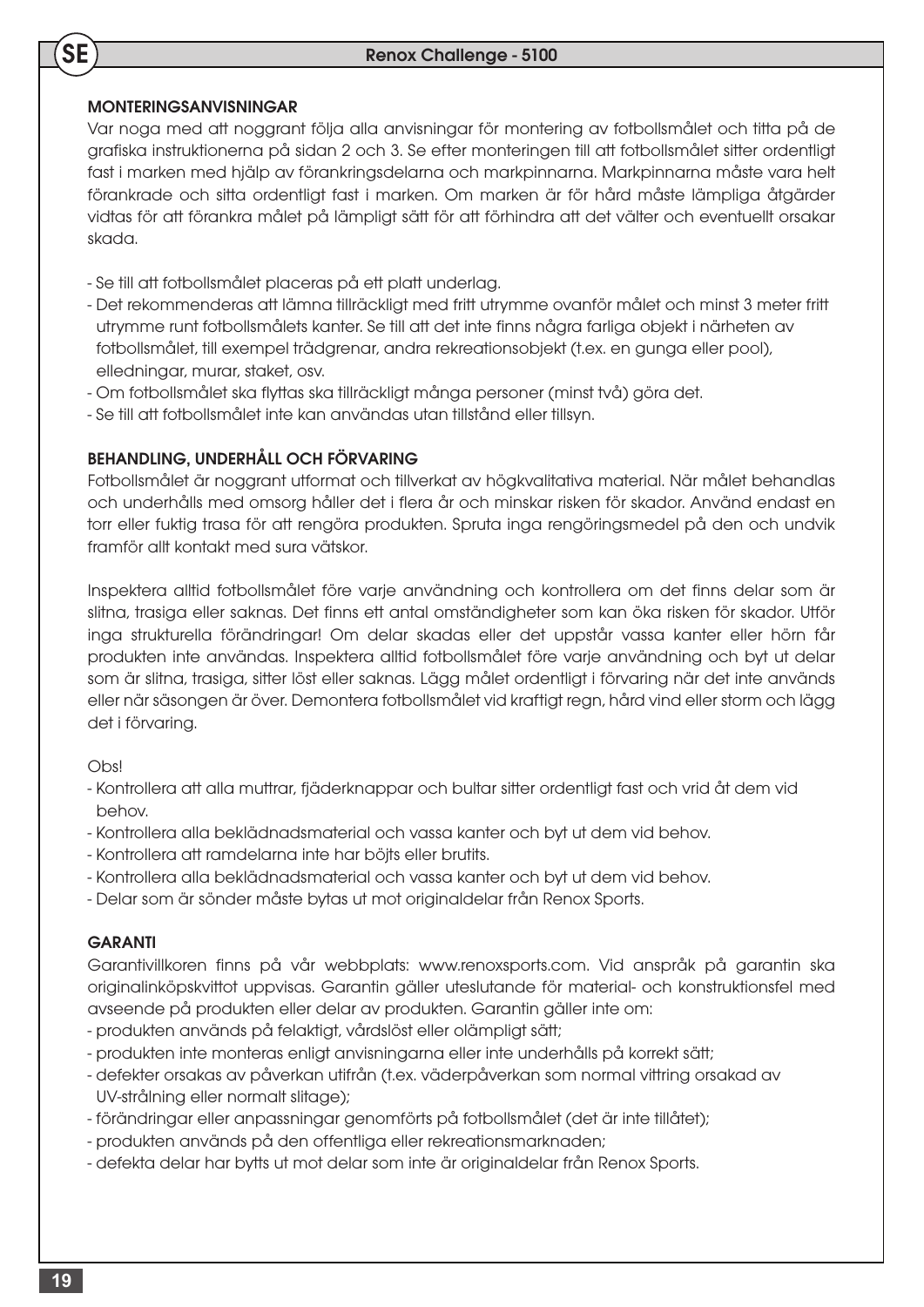## INNLEDNING

Les først all informasjonen i denne bruksanvisningen grundig før du skal bruke fotballmålet. På samme måte som for alle fysiske fritidsaktiviteter kan deltakerne skade seg. Sørg for at du følger de gjeldende sikkerhetsreglene og tipsene for å begrense faren for skade.

## ADVARSLER OG SIKKERHETSINSTRUKSJONER

- ADVARSEL! Les instruksjonene før du skal bruke fotballmålet.
- ADVARSEL! Fotballmålet må monteres av en voksen i henhold til monteringsveiledningen, og deretter kontrolleres før første gangs bruk.
- ADVARSEL! Må kun brukes under tilsyn av voksne.
- ADVARSEL! Ikke egnet for barn yngre enn 36 måneder. Kvelningsfare. Små deler.
- Bruk klær uten trekksnorer, hemper, løkker eller andre deler som kan vikle seg inn i fotballmålets nett.
- Ta vare på bruksanvisningen med vedlikeholdsinstruksjonene.
- Inspiser fotballmålet hver gang det skal brukes, og bytt ut slitte, ødelagte eller manglende deler.
- Ikke klatre på nettet eller målrammen, og ikke heng eller sving fra dem, dette kan føre til alvorlig personskade!
- Sørg for at ankrene og jordpluggene fester fotballmålet til bakken, og at disse sitter godt i jorden.
- Ikke fest noe ekstra / påheng av deler på målrammen som kan få konsekvenser for målets sikkerhet.
- Små barn må holdes unna fotballmålet for å begrense faren for kvelning.
- Dette målet er kun tiltenkt for fotball og ikke for andre ballsporter (som f.eks. rugby).
- Sørg for at målet alltid er godt festet med riktig forankringssystem under tiltenkt bruk og når det ikke er i bruk (lagring).
- Fest alltid alle tilkoblingsstykker og festeanordninger godt før bruk.
- Sørg for at målet alltid er godt festet med riktig forankringssystem under tiltenkt bruk og når det ikke er i bruk (lagring).
- Ikke fest noe ekstra / påheng av deler på målrammen som kan få konsekvenser for målets sikkerhet.
- Kun til husholdningsbruk.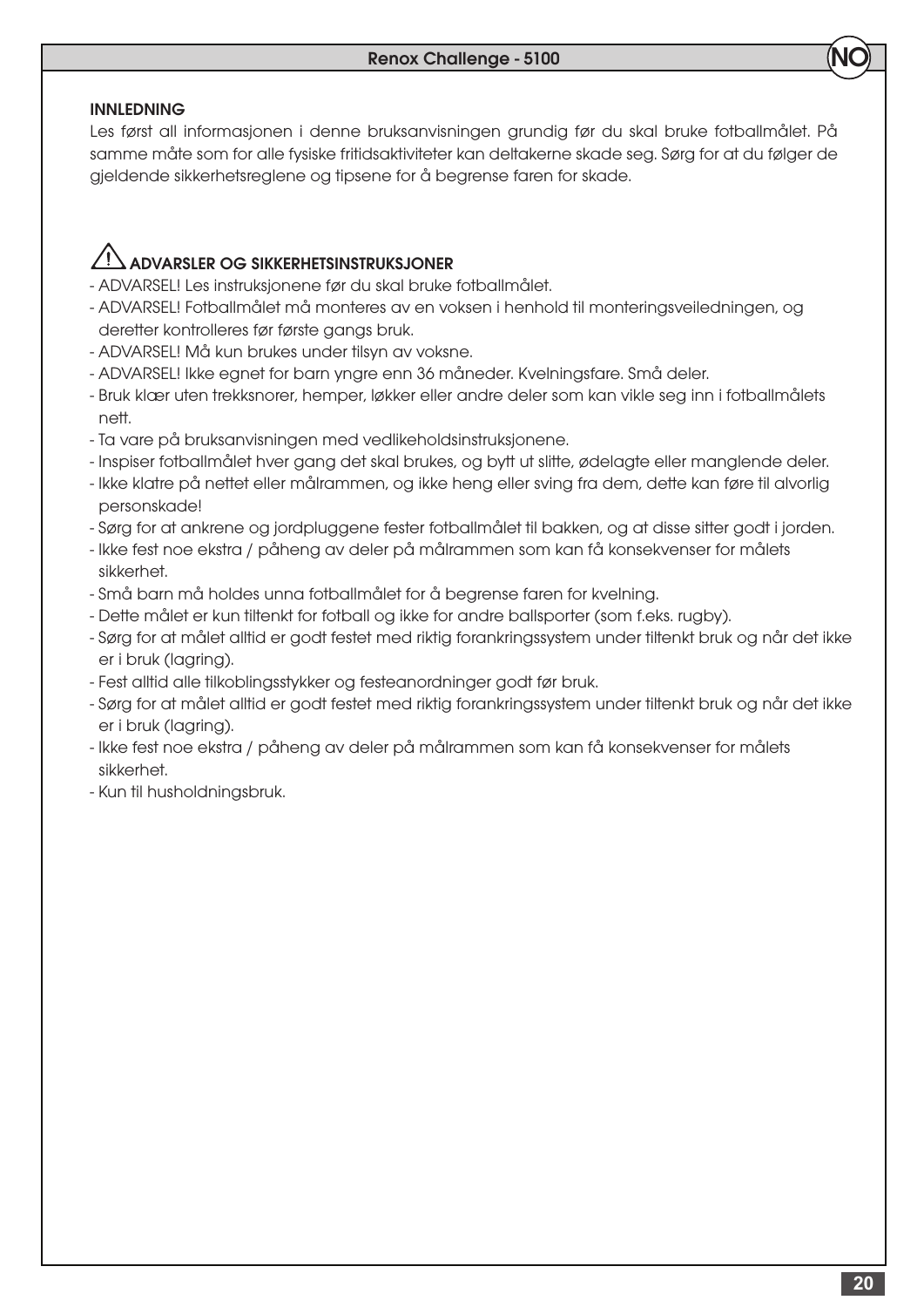### MONTERINGSINSTRUKSJONER

NO

Sørg for at alle nødvendige trinn for monteringen av fotballmålet følges nøye, slik det er forklart i de tegnede instruksjonene på side 2 og 3. Sørg etter monteringen av fotballmålet for at ankrene og jordpluggene fester fotballmålet godt til bakken. Jordpluggene må forankres fullstendig og sitte godt fast i bakken. Hvis bakken er for hard må målet festes på passende måte for å unngå at det velter og fører til personskade.

- Sørg for at fotballmålet står på et flatt underlag.
- Det anbefales at man sørger for tilstrekkelig plass over målet og at det er minst 3 meter fritt rom rundt kantene til fotballmålet. Sørg for at det ikke befinner seg farlige objekter i nærheten av fotballmålet, slik som blant annet tregreiner, andre objekter til fritidsbruk (som husker, badebasseng), elektriske ledninger, vegger, gjerder etc.
- Sørg for at man er flere som flytter fotballmålet hvis det flyttes (minimum to personer).
- Sørg for at fotballmålet ikke kan brukes uten tillatelse eller tilsyn

#### BEHANDLING, VEDLIKEHOLD OG OPPBEVARING

Fotballmålet er designet og produsert med kvalitativt høyverdige materialer og fagkyndighet. Hvis målet behandles med riktig stell og vedlikehold, kan du glede deg over målet i årevis og faren for personskade reduseres. Bruk kun en tørr eller fuktig klut til å rengjøre produktet, ikke spray rengjøringsmidler på det og sørg for at det ikke utsettes for kontakt med sure væsker.

Inspiser alltid fotballmålet hver gang det skal brukes, og se etter slitte, ødelagte eller manglende deler. Det kan oppstå forhold som øker risikoen for personskade. Ikke utfør noen strukturelle endringer! Hvis deler blir skadet eller hvis det oppstår skarpe kanter eller hjørnet, må ikke produktet brukes mer. Inspiser fotballmålet hver gang det skal brukes, og bytt ut slitte, ødelagte, løse eller manglende deler. Oppbevar målet på en god måte når det ikke brukes eller hvis det ikke er sesong. Ved kraftig regnvær, sterk vind eller storm må fotballmålet tas fra hverandre og oppbevares på et egnet sted.

#### Obs:

- Kontroller at alle muttere, fjærknapper og bolter sitter godt fast, og skru dem fastere ved behov.
- Kontroller alle bekledningsmaterialer og skarpe kanter og bytt dem ut ved behov.
- Kontroller målet og se etter bøyde/knekte rammedeler.
- Kontroller alle bekledningsmaterialer og skarpe kanter og bytt dem ut ved behov.
- Ødelagte deler må byttes med originaldeler fra Renox Sports.

#### GARANTI

Besøk vår nettside for garantivilkårene: www.renoxsports.com Man kan påberope seg garantien ved fremvisning av den originale kjøpekvitteringen. Garantien gjelder kun for material- og konstruksjonsfeil på produktet eller dets deler. Garantien bortfaller hvis:

- produktet brukes på feil, skjødesløs eller upassende måte;
- produktet ikke er montert i henhold til instruksjonene eller ikke er vedlikeholdt på riktig måte;
- defektene er forårsaket av ytre påvirkninger (f.eks. værpåvirkning som normal svekking som skyldes UV-stråler eller normal slitasje);
- det er utført endringer eller tilpasninger av fotballmålet (dette er ikke tillatt);
- produktet blir benyttet i det offentlige eller fritidsmarkedet;
- ødelagte deler er byttet ut med ikke-originale Renox Sports-deler.